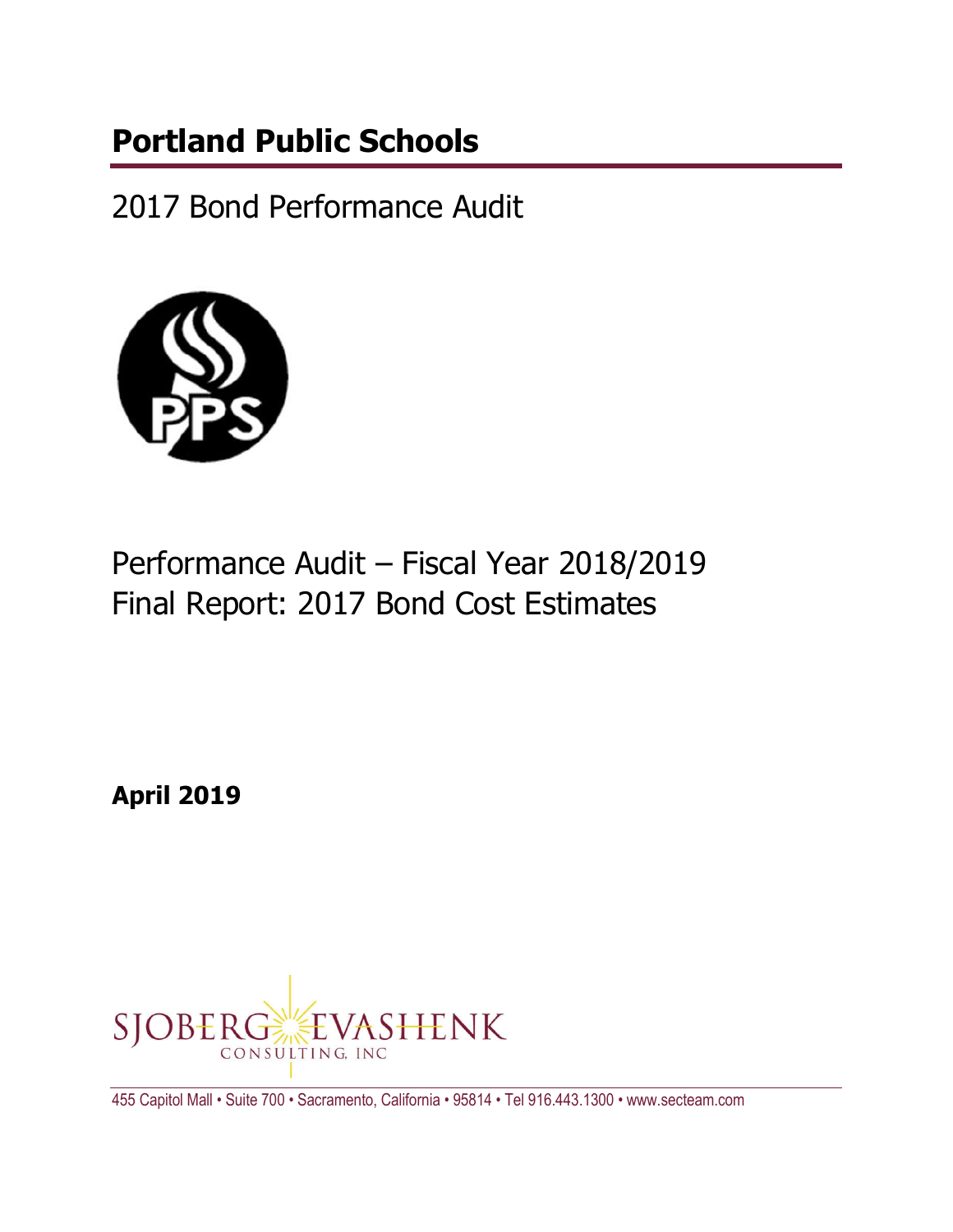## Table of Contents

| Section 1: \$790 Million Bond was Partially Supported by Independent Professional Estimates 9     |  |
|---------------------------------------------------------------------------------------------------|--|
| Section 2: Additional Cost Information could have Aided Decision Making and Transparency 22       |  |
| Section 3: Although Project Estimates Have Increased, PPS Has Been Working on Cost Containment 25 |  |
|                                                                                                   |  |
|                                                                                                   |  |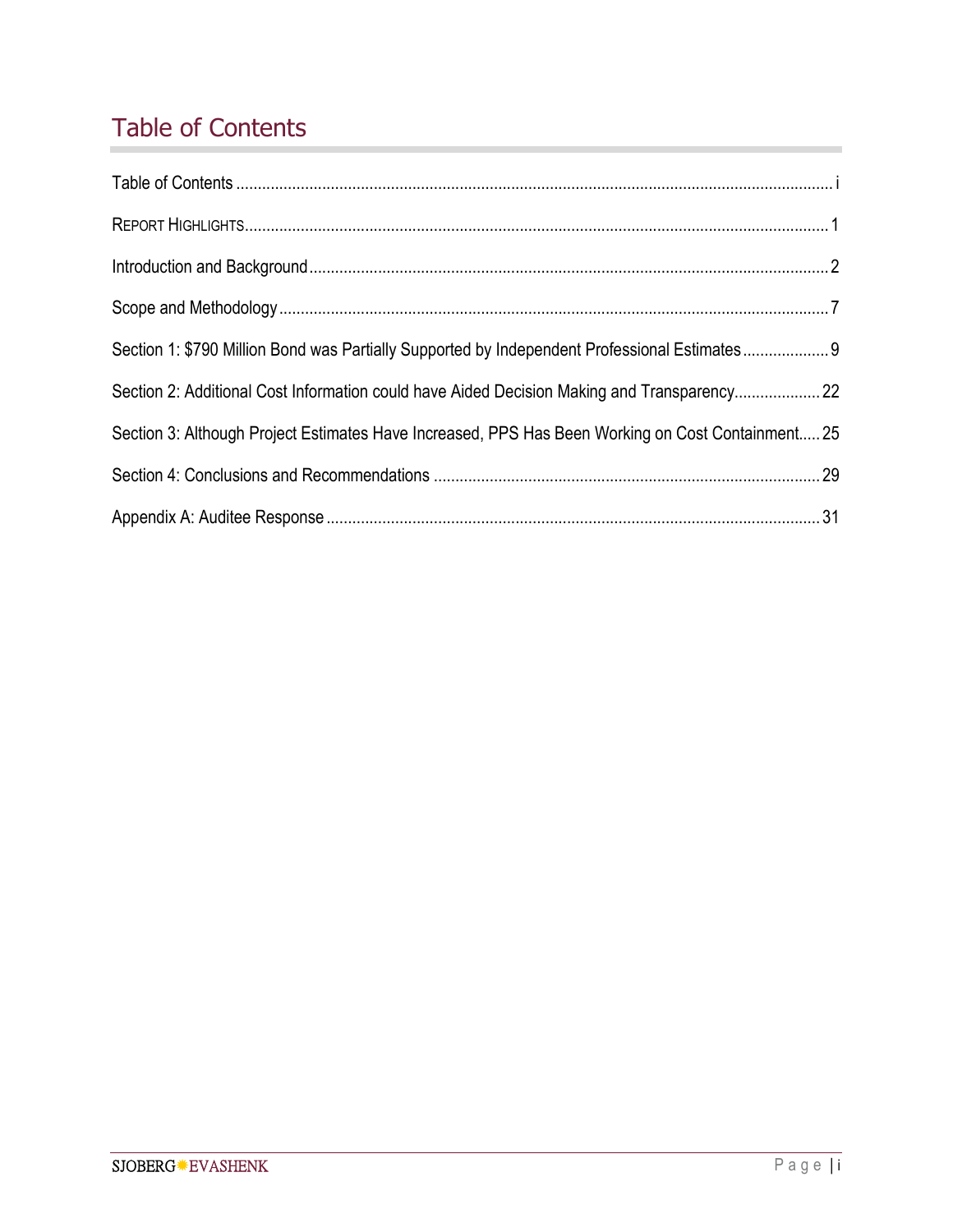## **REPORT HIGHLIGHTS**



#### **RESULTS**

Given the complexity of capital construction projects, accurate cost estimates built on sound methodologies are critical to reduce risks of cost overruns, minimize potential gaps in funding, prevent scope reduction, and keep promises made to voters. At Portland Public Schools (PPS), initial cost estimates used to develop the 2017 Bond were supported by professional estimates and empirical data. However, final cost estimate figures presented to the Board of Education (Board) were based on assumptions that were too low and a formal documented methodology did not exist to substantiate cost factors that were lower than market conditions at that time. Yet, it is still early in the 2017 Bond cycle and there are opportunities, to some extent, to make cost adjustments through inprogress value engineering efforts as well as refinements in internal practices to achieve program efficiencies and cost savings. However, because of the scale of the budgetary gap, efforts will also need to involve decisions about eliminating scope or delaying promised projects to subsequent bond cycles.

#### **BACKGROUND AND PURPOSE**

On May 16, 2017, Multnomah County voters approved a \$790 million School Building Improvement Bond (2017 Bond) to fund renovations at Benson and Madison High Schools, rebuilds at Lincoln High School and Kellogg Middle School, and a variety of health and safety projects at schools within the PPS District. Specifically, the 2017 Bond funds were allocated as follows:

- **5580 million in school projects;**
- **5150 million of health and safety** projects; and
- **560 million for program** management and contingencies.

In October 2018, PPS hired Sjoberg Evashenk Consulting to conduct performance audits of the 2012 and 2017 Bond projects. As requested by the PPS Board, this first audit scope focused solely on the development of cost estimates supporting the \$790 million bond budget figure.

#### **KEY FINDINGS**

- While a consistent process was employed, a formal, documented methodology to guide the development of the 2017 Bond budget at \$790 million did not exist; however, independent professional cost estimates supported \$403.5 million of the \$580 million in school project hard costs and \$45 million of the \$150 million for health and safety projects.
- Total cost estimates for the school projects initially prepared by Office of School Modernization (OSM) operational staff generally aligned with market factors, although OSM executive leadership at that time subsequently adjusted cost factors to a lower range when compared to market conditions and with similar bonds passed at other school districts in Oregon, Washington, and California. In total, former OSM executive leadership reduced initial total project cost estimates proposed by OSM operational staff by nearly \$100 million without a documented methodology, rationale, or explanation.
- Similarly, assumptions used by OSM executive leadership in 2017 to arrive at the \$60 million budget for program-level costs were generally low when compared with the 2012 PPS Bond and other school districts reviewed.
- Pre-bond cost estimate information provided to the Board aligned with other districts; however, additional information could have increased clarity for decision-makers and transparency to the public.
- **PPS** is working on containing costs in light of rising project cost estimates. With only \$50.8 million in expenses incurred through December 2018, Bond partners will need to exercise continued vigilance to ensure the program stays within current budgetary constraints.

#### **CONCLUSIONS**

Current OSM executive leadership and operational staff asserted that significant changes to cost estimation practices have been made since the 2017 Bond passed and issues identified in this audit report have already been addressed.

Since the scope of this audit was limited to assessing the development of cost estimates for the \$790 million Bond in 2017, we will verify whether OSM current efforts and practices have addressed issues and recommendations noted from this audit as part of future bond performance audit cycles.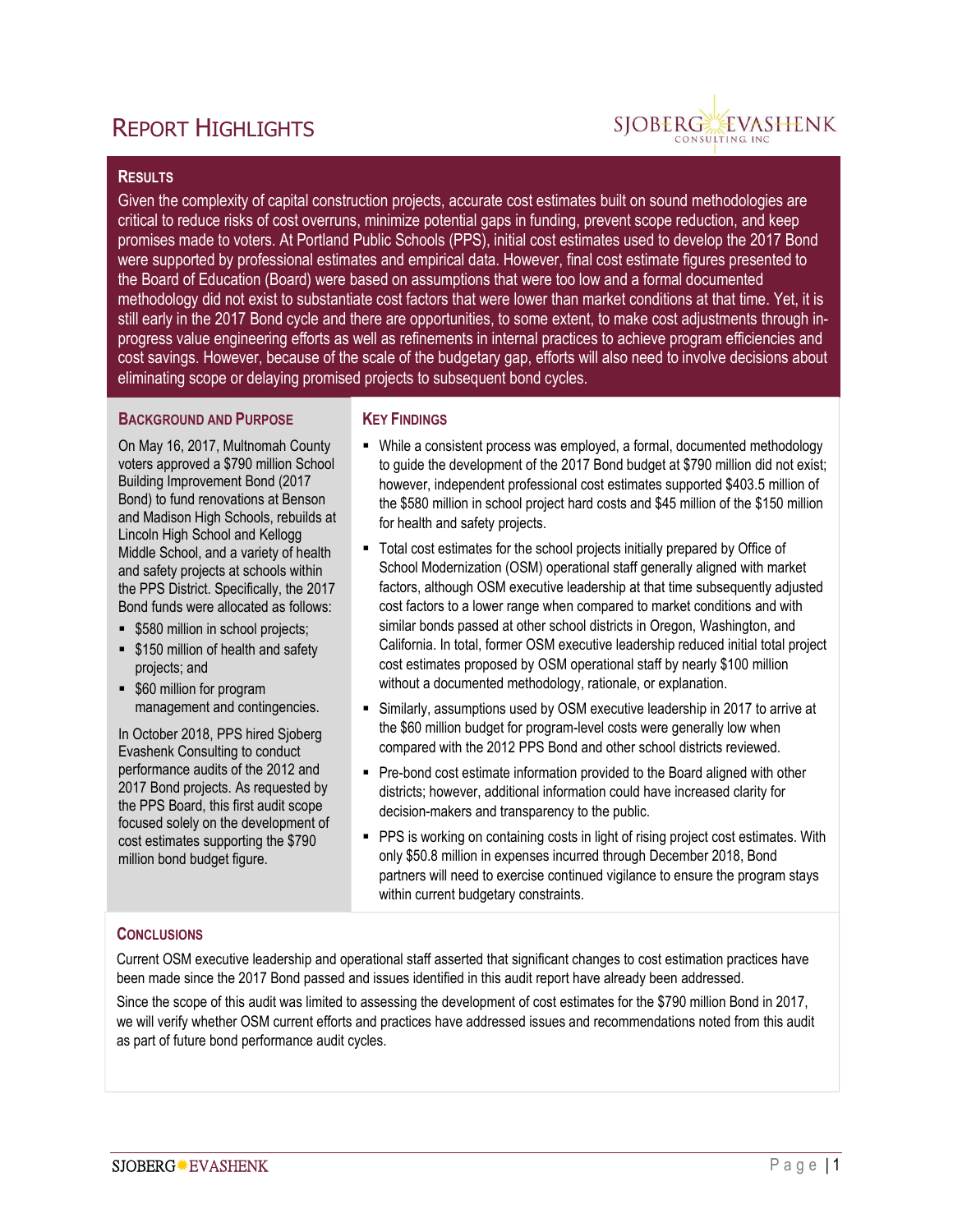## Introduction and Background

With the age of Portland schools averaging 77 years old, a citizens committee recommended that Portland Public Schools (PPS) engage in a series of school construction bonds to upgrade all PPS schools over a 30-year period to remedy building deficiencies and modernization of learning environments—thus, bringing schools up to current building code and educational standards.<sup>1</sup>

### **Bond Development**

In 2012, Portland voters passed a \$482 million bond to pay for the first phase of its school construction efforts through a levy against assessed property values. Schools improved in the 2012 Bond included Grant, Franklin, and Roosevelt High Schools and Faubion Middle School in addition to a series of building improvements at other district schools. This was the first construction bond passed by voters since 1995.

Subsequently, facilities testing revealed growing issues at district schools related to lead, roofing, and fire safety systems. Thus, in 2016, PPS began efforts to propose a 2017 Bond measure to fund another series of health and safety projects in addition to modernization of three high schools and one middle school. PPS enlisted external bond consultants and a Bond Stakeholder Advisory Group to poll likely voters about passing a proposed bond and determining preference on scenarios for spending bond proceeds. <sup>2</sup> Further, PPS Office of School Modernization (OSM) executive leadership and staff developed cost estimates for the various proposed bond options, with the assistance of professional cost estimators, to present to the PPS Board of Education (Board) for approval as shown in Exhibit 1.

#### **EXHIBIT 1. 2017 BOND DEVELOPMENT TIMELINE**



Sources: Board meeting materials from January 24, 2017; February 13, 2017; and February 28, 2017; and 2017 Multnomah County Election Pamphlet.

## **2017 Bond Provisions**

On May 16, 2017, Multnomah County voters approved Measure 26-193, the largest Bond in state history at \$790 million, backed by a levy rate of \$0.68 per \$1,000 of assessed property tax value over 30 years. <sup>3</sup> The

 <sup>1</sup> According to the Proposed Health, Safety and Modernization Bond Frequently Asked Questions published on the PPS website, some schools were built more than 100 years ago and more than half were built before 1940. Before the prior 2012 Bond, only two schools had been built in the last 35 years.

<sup>&</sup>lt;sup>2</sup> The Bond Stakeholder Advisory Group was formed to provide feedback to the Board in preparation for the 2017 Bond and consisted of individuals from the local community.

<sup>3</sup> The levy rate was estimated at \$1.40 per \$1,000 for the first four years, declining thereafter.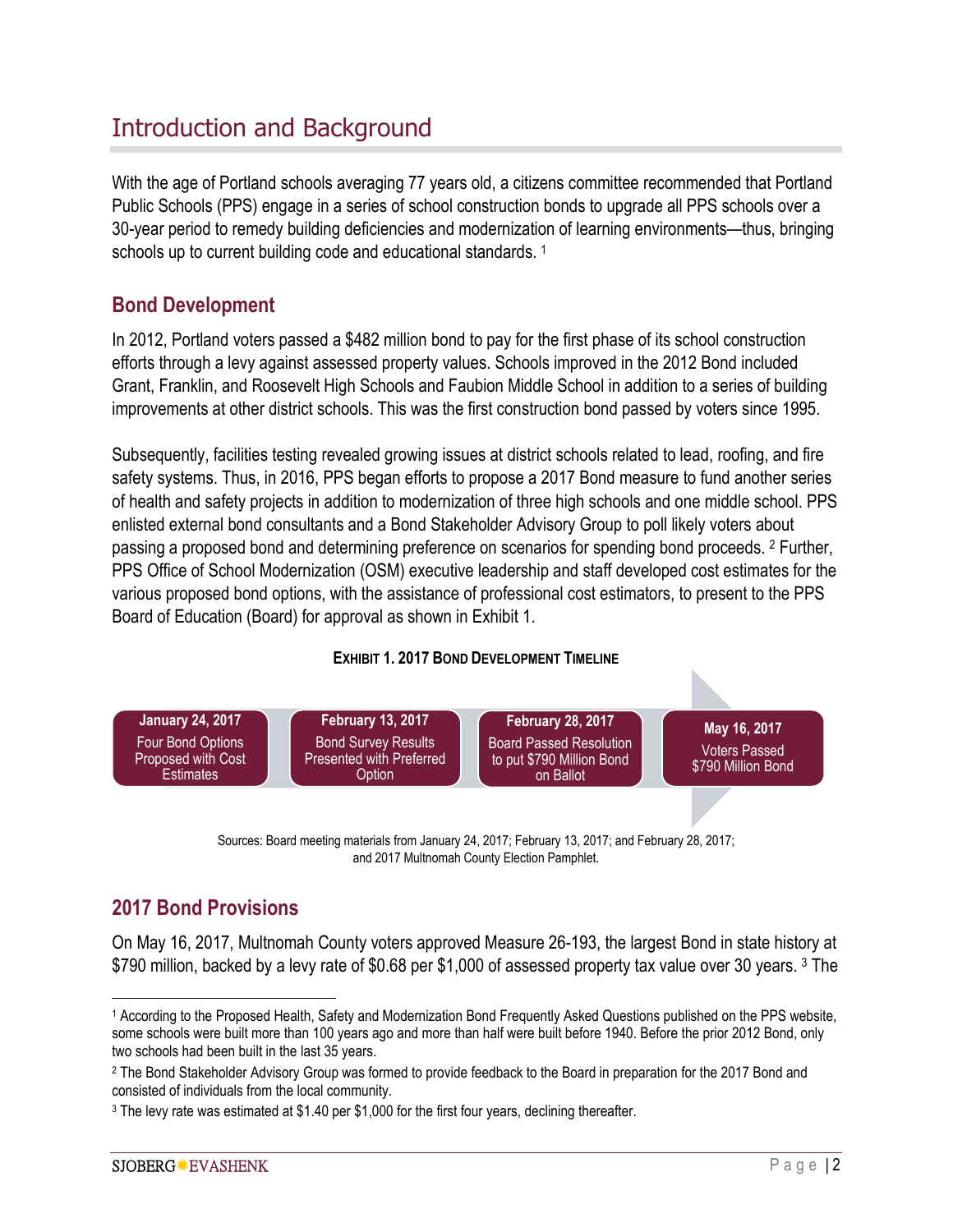measure funded \$580 million in renovations at Benson and Madison High Schools and full rebuilds of Lincoln High School and Kellogg Middle School, as well as \$150 million for a series of health and safety projects improvements at other schools in the PPS District. Approximately one-third of the budgets for each high school and middle school project also included funds to address health and safety issues at those specific schools as well. Funding was also set aside to provide master planning for future capital upgrades and improvements of Cleveland, Jefferson, and Wilson High Schools as part of \$60 million in program contingency and program management as shown in Exhibit 2.

|                                                                                                   | <b>LANDIT 2. 20 IT RET COMPONENTS OF \$1 30 MILLION DOND</b>     |                                                                         |                                                                                                                                                                                                       |
|---------------------------------------------------------------------------------------------------|------------------------------------------------------------------|-------------------------------------------------------------------------|-------------------------------------------------------------------------------------------------------------------------------------------------------------------------------------------------------|
|                                                                                                   |                                                                  | \$790 Million Bond                                                      |                                                                                                                                                                                                       |
| \$580 million<br><b>School Capital Projects</b>                                                   |                                                                  | \$150 million<br><b>Health &amp; Safety Projects</b>                    | \$60 million<br>Program Management &                                                                                                                                                                  |
| Rebuilding or Modernizing:<br>(1) Benson HS<br>(2) Kellogg MS<br>(3) Lincoln HS<br>(4) Madison HS | $\star$ ADA<br>◆ Asbestos<br>◆ Fire Safety<br>• Lead-based Paint | $\cdot$ Radon<br>$\cdot$ Roofs<br>• Security Systems<br>• Water Quality | <b>Program Contingency</b><br>Included items such as:<br>◆ PPS Personnel Costs<br>◆ Fees for Program and Construction<br>Management Consultant and Architects<br>• Master Planning for Future Schools |

#### **EXHIBIT 2. 2017 KEY COMPONENTS OF \$790 MILLION BOND**

Source: January 24, 2017 Board of Education Handout, 2017 Multnomah County Election Pamphlet, and Bond Program Budget Overview.

### **School Capital Project Cost Components**

Given the complexities of capital improvement projects, there are multiple cost components associated with the planning and construction of school buildings. Projects will have costs associated with design and construction activities as well as contingencies for unforeseen needs that may occur during a project. At PPS, costs for the design and construction of school capital projects were captured in six primary categories as shown in Exhibit 3.



#### **EXHIBIT 3. TOTAL PROJECT COST COMPONENTS**

Source: Auditor-generated based on internal PPS Budget Development Worksheets and Data.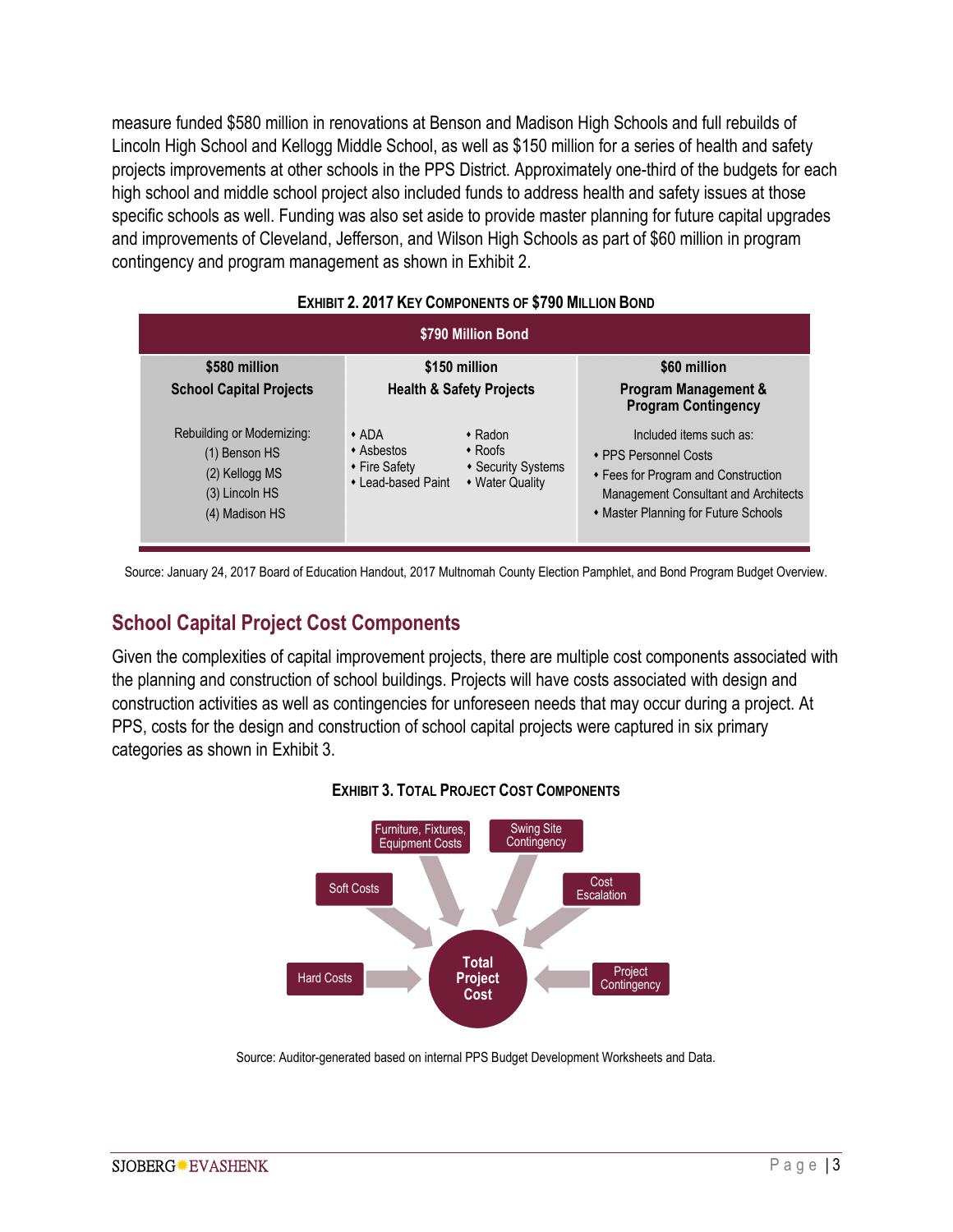Project hard costs include the actual physical construction on the school site such as contractor labor, site equipment, materials needed, and utilities costs, while project soft costs typically include design costs related to architecture and engineering services as well as other costs such as permits, fees, and inspection services. Additional project costs are added for interior school furniture, fixtures, and equipment (FF&E) such as desks, filing cabinets, technical equipment, and trade fixtures as well as possible swing site contingencies to capture costs associated with setting up a temporary school environment, if needed, while renovations are implemented. Another standard component of a project cost is the addition of an escalation factor—both a percentage for expected increases to the cost of construction as time passes as well as the number of years that escalation growth would be applied. Finally, typical project costs also establish a project contingency factor percentage or dollar amount for unforeseen conditions that surface as design and construction services are delivered. Combined, these costs represent the total cost to deliver a project. During master planning and design phases, project cost components and estimates are regularly refined and adjusted with updated data on changing market conditions, design drawings, and site conditions.

## **School Capital Project Delivery Phases**

Planning and implementing a capital construction project is a complex endeavor with several different phases and many different players involved at each phase. Exhibit 4 illustrates the primary phases of a capital improvement project including master planning, design, construction, and close-out.





Source: Auditor-generated based on interviews, process walk-throughs, observations, and documentary review.

## **Health and Safety Projects**

Prior to the bond passage in May 2017, PPS testing showed 99 percent of schools had at least one water fixture with lead above acceptable federal levels, roofs were beyond their useful life and leaking, and fire safety systems were insufficient or did not include sprinkler systems. Technical staff in PPS' Facilities and Asset Management (FAM) worked in collaboration with external experts to assess school health and safety needs and estimated cost of mitigation could total approximately \$1.6 billion.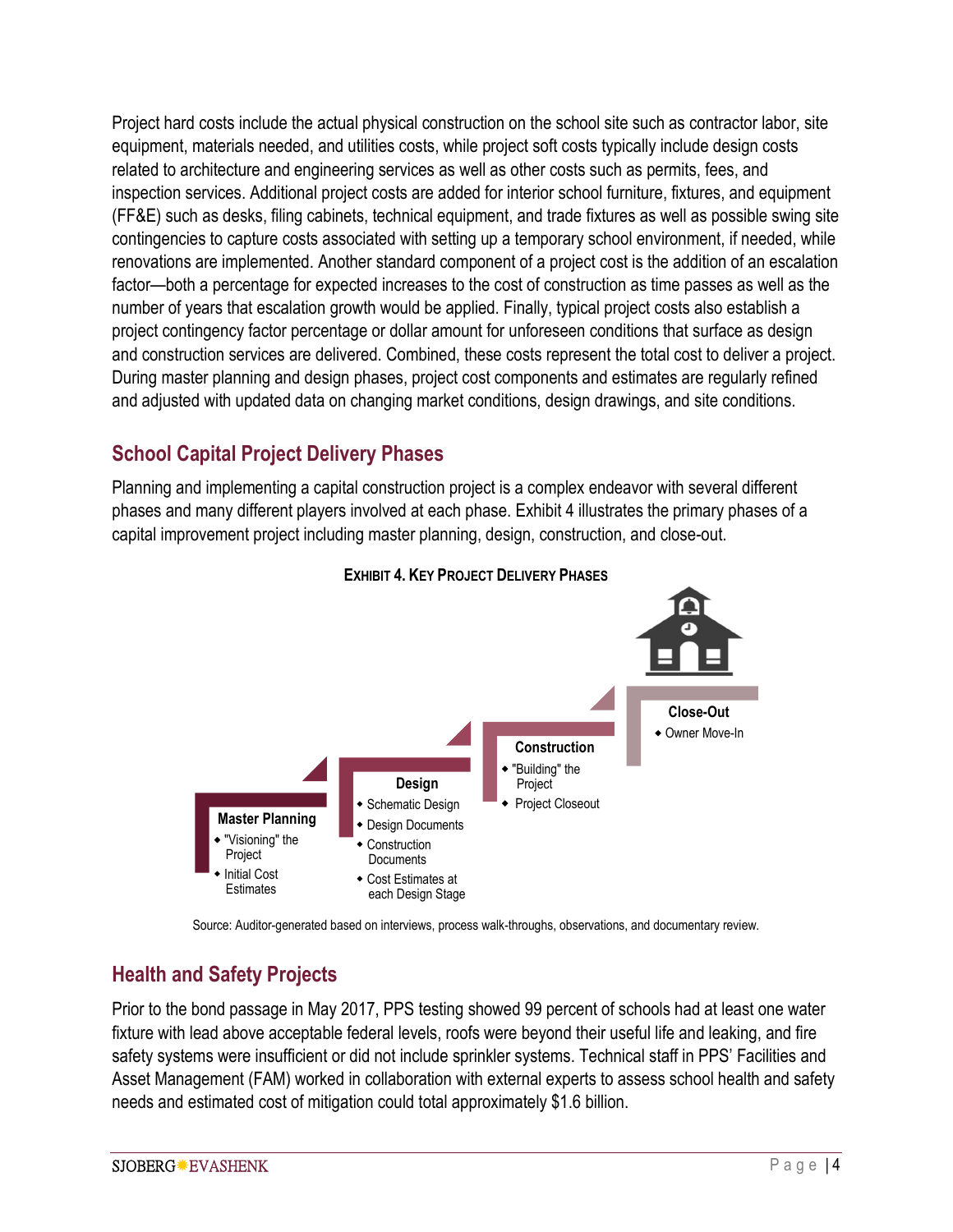To address these needs and mitigate deficiencies, PPS believed it was more cost effective to address health and safety needs as part of full school rebuilds or modernizations following timelines established in its 2012 Long Range Facilities Plan. Thus, for the 2017 Bond, \$174 million in health and safety improvements were included as part of the \$580 million capital project cost estimates for Benson High School, Lincoln High School, Madison High School, and Kellogg Middle School. <sup>4</sup>

Additionally, PPS believed they had capacity to mitigate additional health and safety deficiencies at other schools within the PPS District. At the same time, however, there was a practical limit to how much construction work could be accomplished during the bond investment cycle due to the availability of skilled construction workers and the limited timeframe available to complete work while students are out of school—a period of approximately 60 days over school summer break. As part of the 2017 Bond, another \$150 million was set aside to resolve health and safety concerns at schools across the district.

### **Bond Partners**

As the largest school district in Oregon and one of the largest in the Pacific Northwest with more than 49,000 students and approximately 80 schools, PPS administers capital improvement projects and maintains school buildings. Within PPS, OSM is primarily responsible for the administration, management, and implementation of the 2012 and 2017 Bonds. To assist in these responsibilities, there are a number of internal and external Bond Partners involved as well as oversight provided by a citizen's Bond Accountability Committee (BAC) and the Board as shown in Exhibit 5. However, while the BAC and Board have responsibility as part of overall bond delivery and oversight, they were not involved with the development of project and bond cost estimates.

 <sup>4</sup> The \$174 million set aside for health and safety improvements at the four schools—Lincoln, Madison, Benson, and Kellogg were incorporated into total project cost estimates for those schools totaling \$580 million.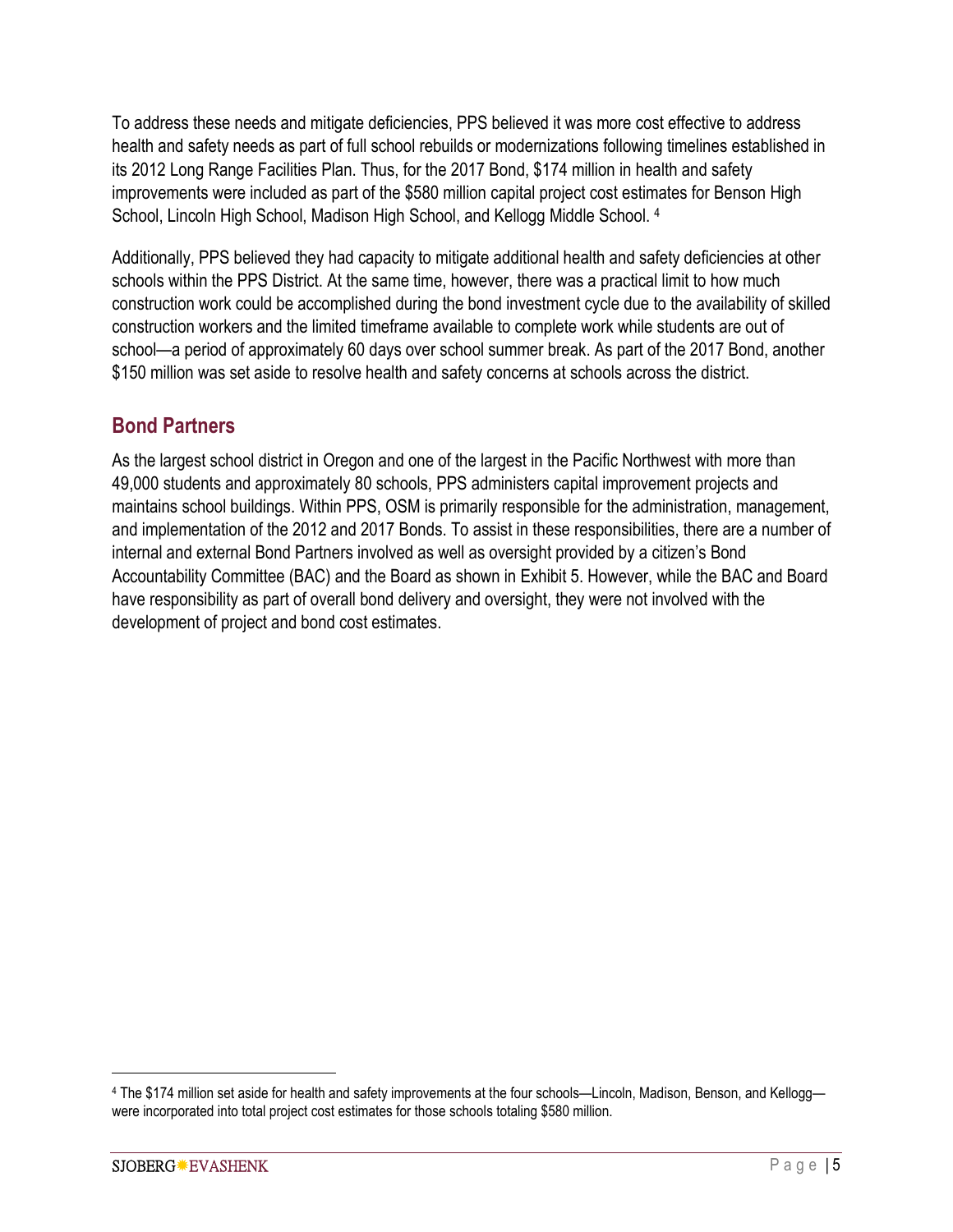#### **EXHIBIT 5. KEY BOND PARTNERS**



Source: Auditor-generated based on interviews, process walk-throughs, observations, and documentary review. Note: Exhibit reflects structure at the time the 2017 Bond was developed.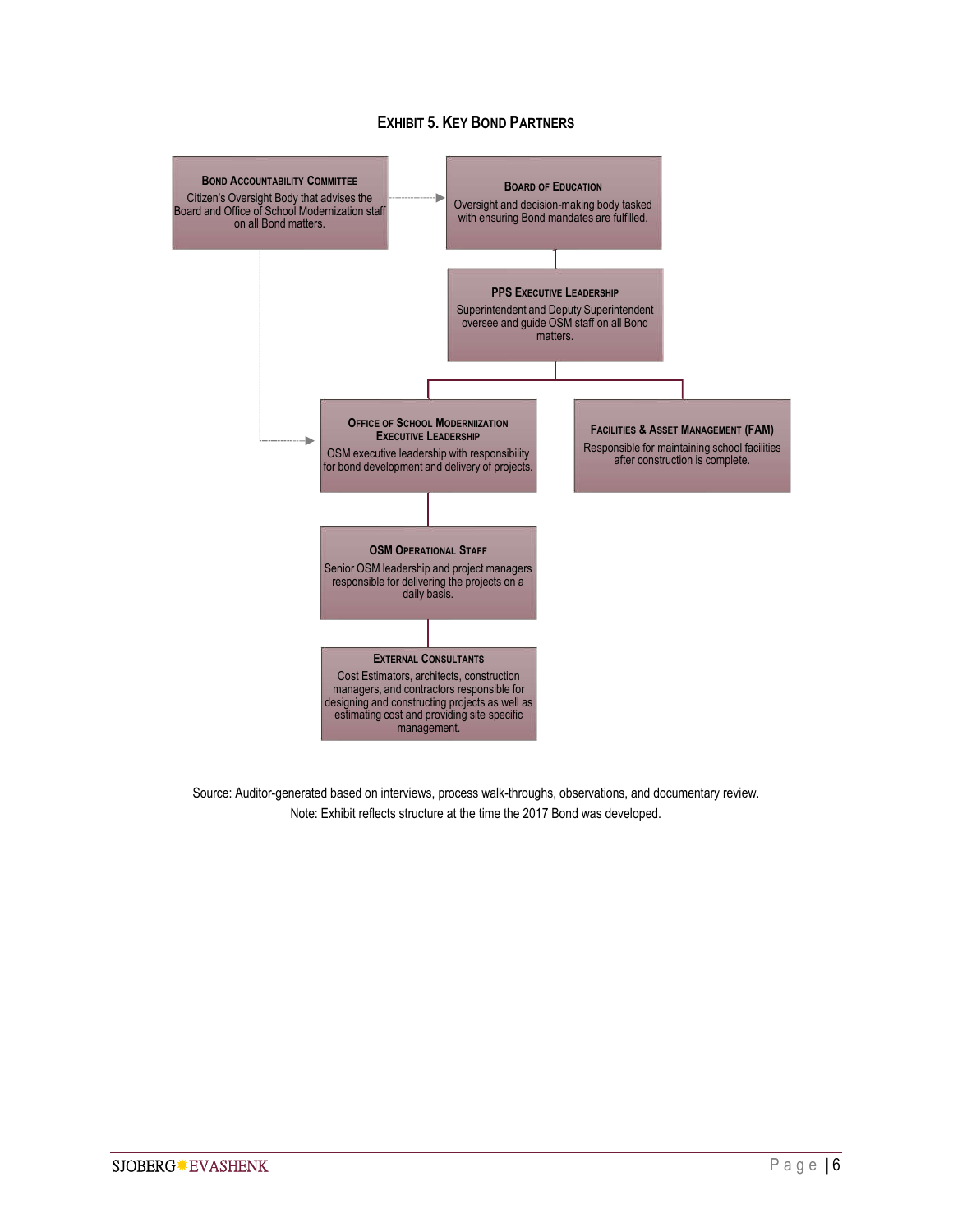## Scope and Methodology

PPS hired Sjoberg Evashenk Consulting in October 2018 to conduct annual performance audits of the 2012 and 2017 School Improvement Bonds over a four-year period. To establish the initial annual work plan and audit objectives, Sjoberg Evashenk Consulting interviewed PPS executive leadership and operational staff, and stakeholders; gathered and reviewed initial documents; and performed a high-level risk assessment.

For 2018, the performance audit will focus on the period between April 1, 2017 and March 31, 2019 and on several objectives such as reviewing cost estimates, determining the delivery status of all projects and programs, assessing strengths and weaknesses of PPS program oversight, testing specific project management practices and challenges, and comparing results to Bond delivery goals, construction industry leading practices, and other school districts, where practical and data available. 5

Results will be reported in two separate audit reports in 2019. The first performance audit report will have a primary objective on attempting to identify the basis for setting the 2017 Bond budget at \$790 million as requested by the PPS Board.<sup>6</sup> To meet that objective, SEC performed a variety of audit tasks including the following.

- Conducted in-depth interviews with key personnel including, but not limited to current Superintendent and Deputy Superintendent business and operations, current Chief Operating Officer, current Senior Director Office of School Modernization, current Senior Director Environmental Health and Safety, school projects senior and assistant project managers, construction managers, Senior Bond Financial Analyst, PPS staff responsible for procurement, public records, information technology, human resources, facilities and asset management, and key consultants including architects and professional cost estimators to understand and assess methodologies, activities, worksheets, tools, context, and models employed to develop the 2017 Bond estimates.
- Analyzed and assessed documents including, but not limited to, cost estimate worksheets and PowerPoint presentations, long range facilities plan, professional cost estimations, architect due diligence reports, Primavera schedules, budget data maintained in PPS' e-Builder system, and high-level internal budget development documents, in addition to Board agendas, meeting minutes, videos, and meeting materials between September 6, 2016 and February 5, 2019.
- Compared PPS Office of School Modernization (OSM) cost estimation practices, assumptions, and amounts regarding project costs, contingencies, escalation, and program management to industry standards where available and other school districts in Oregon, Washington, and California.

 <sup>5</sup> Industry best practices were drawn from a variety of sources including the Construction Management Association of America (CMAA) Construction Management Standards of Practice, Project Management Body of Knowledge (PMBOK) Construction Extension, and Sjoberg Evashenk Capital Construction Program Audit Library.

<sup>6</sup> The second performance audit report will be issued later in 2019.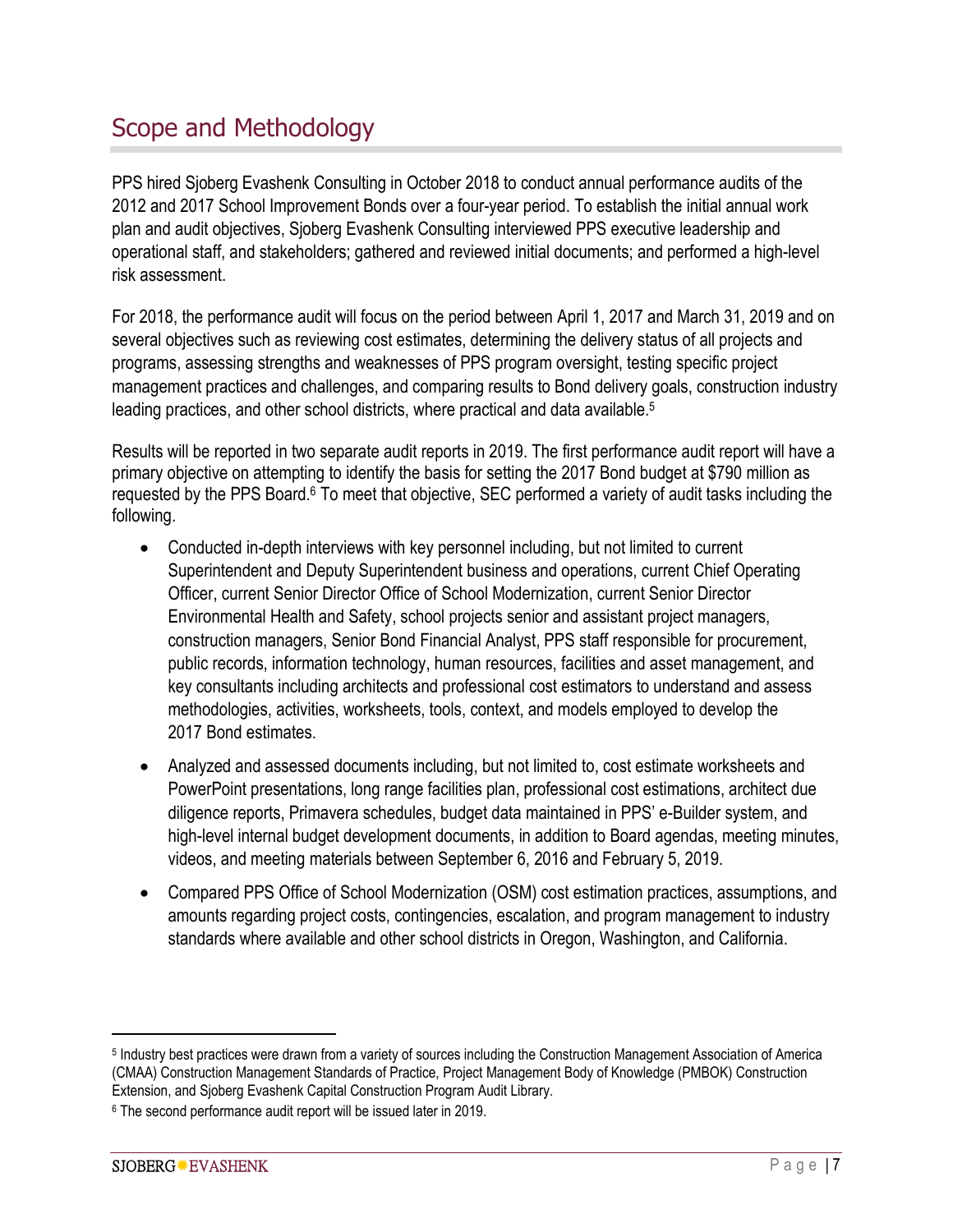- Analyzed master planning documents, due diligence reports, professional cost estimates, schematic designs, design development documents, and construction documents related to Lincoln, Madison, and Benson High Schools as well as Kellogg Middle School.
- Worked with PPS Information Technology to run queries of employee-specific computer drives and Google drives. Analyzed results of key word search parameters related to the bond, cost estimates, contingencies, budget development and models, project costs, cost estimators, and architects for specific schools from files of past and present employees involved with 2017 Bond estimates.
- Reviewed results from email search queries performed as part of a two-year public records request containing more than 6,000 pages as well as a 78-page bond fact finding email search.
- Researched all PPS Board agendas, meeting materials, minutes, and audio between September 6, 2016 and February 5, 2019 as well as the Bond Accountability Committee meeting minutes and progress reports between October 19, 2016 and January 19, 2019.
- Reviewed publicly available meeting agendas, materials, videos, and meeting minutes to understand and compare other school districts' information presented to their respective Boards prior to passage of similar bonds for the following school districts:
	- o Beaverton, OR School District
	- o North Clackamas, OR School District
	- o Eugene, OR School District
	- o Salem-Kaiser, OR School District
	- o Vancouver, WA Public School District
	- o San Francisco, CA Unified School District
	- o Santa Clara, CA Unified School District
- Compared assumptions made by OSM executive leadership and operational staff prior to passage of the Bond regarding soft costs, project and program contingency, escalation, and program management costs to assumptions utilized by the following school districts during the development of similar bond measures:
	- o Beaverton, OR School District
	- o North Clackamas, OR School District
	- o Salem-Kaiser, OR School District
	- o Santa Clara, CA Unified School District
- Compared PPS' construction cost escalation against actual changes in construction costs. Actual construction cost were captured using the construction cost index for Portland produced quarterly by Rider Levett Bucknall.

We conducted this performance audit in accordance with generally accepted government auditing standards. Those standards require that we plan and perform the audit to obtain sufficient, appropriate evidence to provide a reasonable basis for our findings and conclusions based on our audit objectives. We believe that the evidence obtained provides a reasonable basis for our findings and conclusions based on our audit objectives.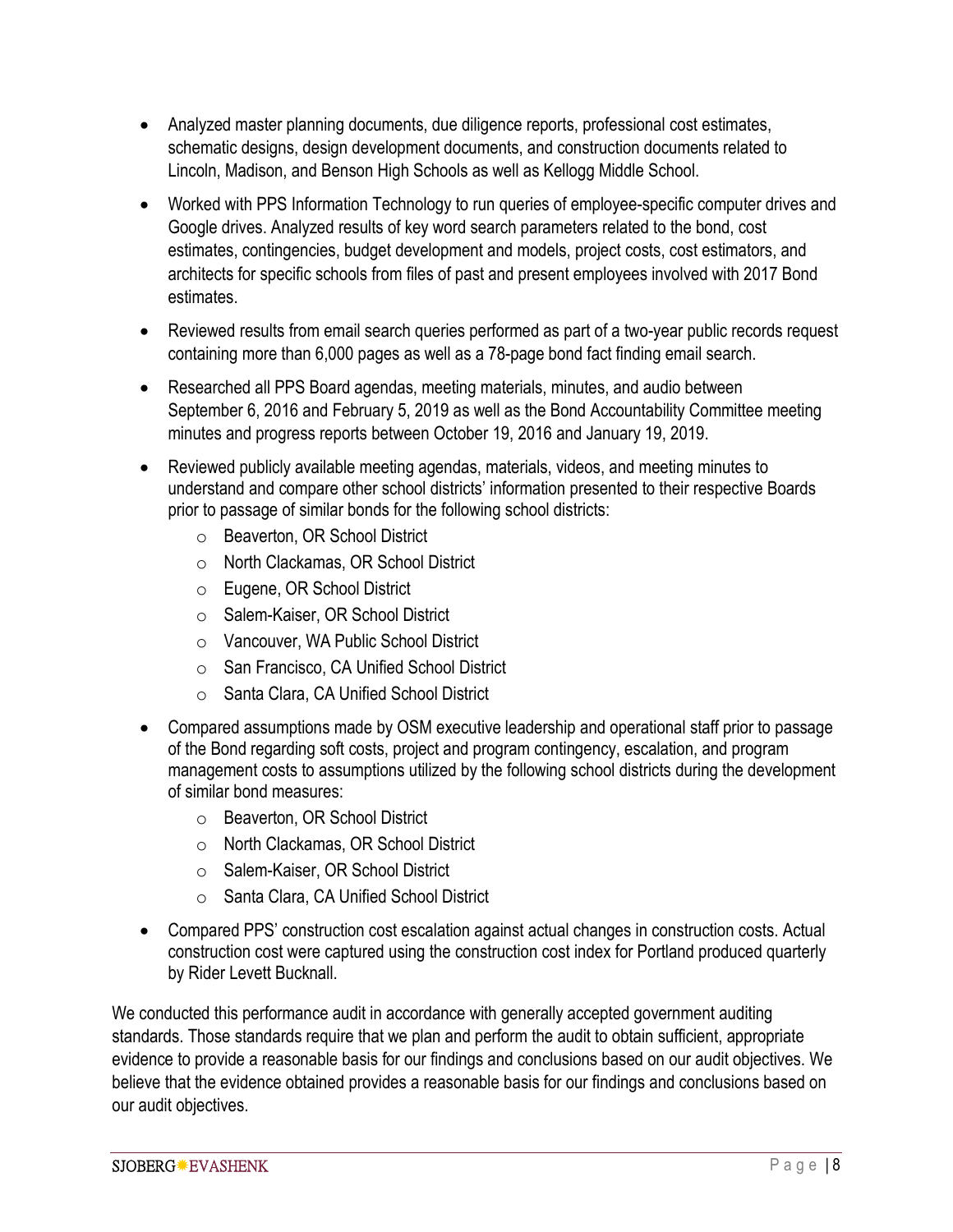## Section 1: \$790 Million Bond was Partially Supported by Independent Professional Estimates

In the public sector, where funding amounts are often set by voter-approved measures, owners must exercise prudence and diligence in estimating capital project costs and programming limited financial resources. Without this framework in place, a program is at risk of financial instability and loss of public trust to support similar initiatives in the future. For the \$790 million 2017 Bond, we analyzed underlying cost estimates for each of the three major components as follows:

- 1. School Capital Projects—\$580 million
- 2. Health and Safety Projects—\$150 million
- 3. Program Management and Contingency—\$60 million

Processes employed by OSM during the early stages of the 2017 Bond development phase were consistent with leading project cost estimation practices—as evidenced by both the use of a professional cost estimator to calculate project hard costs and external architects to develop school-specific master planning documents. However, when OSM began adding other required cost factors to the professional hard cost estimates to calculate total project costs, practices employed became less formal and eventually were no longer trackable to a replicable methodology.

Nonetheless, while no comprehensive documented methodology for estimating costs for the three Bond components was in place, the hard cost portion of the \$580 million estimate for the school capital projects was supported by underlying independent professional estimates. 7 However, other cost factors were added to hard costs to arrive at total project costs as follows:

- 
- Total Project Cost = Hard Cost (from professional estimator)
	- + Soft Cost (percent of hard cost)
	- + FF&E (project specific)
	- + Contingency (percent of all of the above)
	- + Swing/Temporary Space (project specific)
	- + Escalation (based on market condition and construction schedule)

Figures for these cost components, first proposed by OSM operational staff, aligned with market factors at that time. However, OSM executive leadership subsequently reduced the total capital school project cost estimates by \$100 million without adequate justification or explanation of its rationale. <sup>8</sup> Further, the underlying assumptions used as part of the reduced project escalation and soft costs were inconsistent with market conditions at the time, industry leading practices, and similar bonds passed at other school districts.

 <sup>7</sup> Capital project construction hard costs include estimates of expenses such as new construction or renovation, building and sitework, contractor bond and insurance, general conditions, geotechnical conditions, and other construction-related costs.

<sup>8</sup> Auditors attempted to locate documentation through reviews of internal budget worksheets and emails, 6,000 pages of documents discovered from a public records email request, key-word search results from employee personal computer drives and Google drives, and high-level searches of PPS internal shared drives.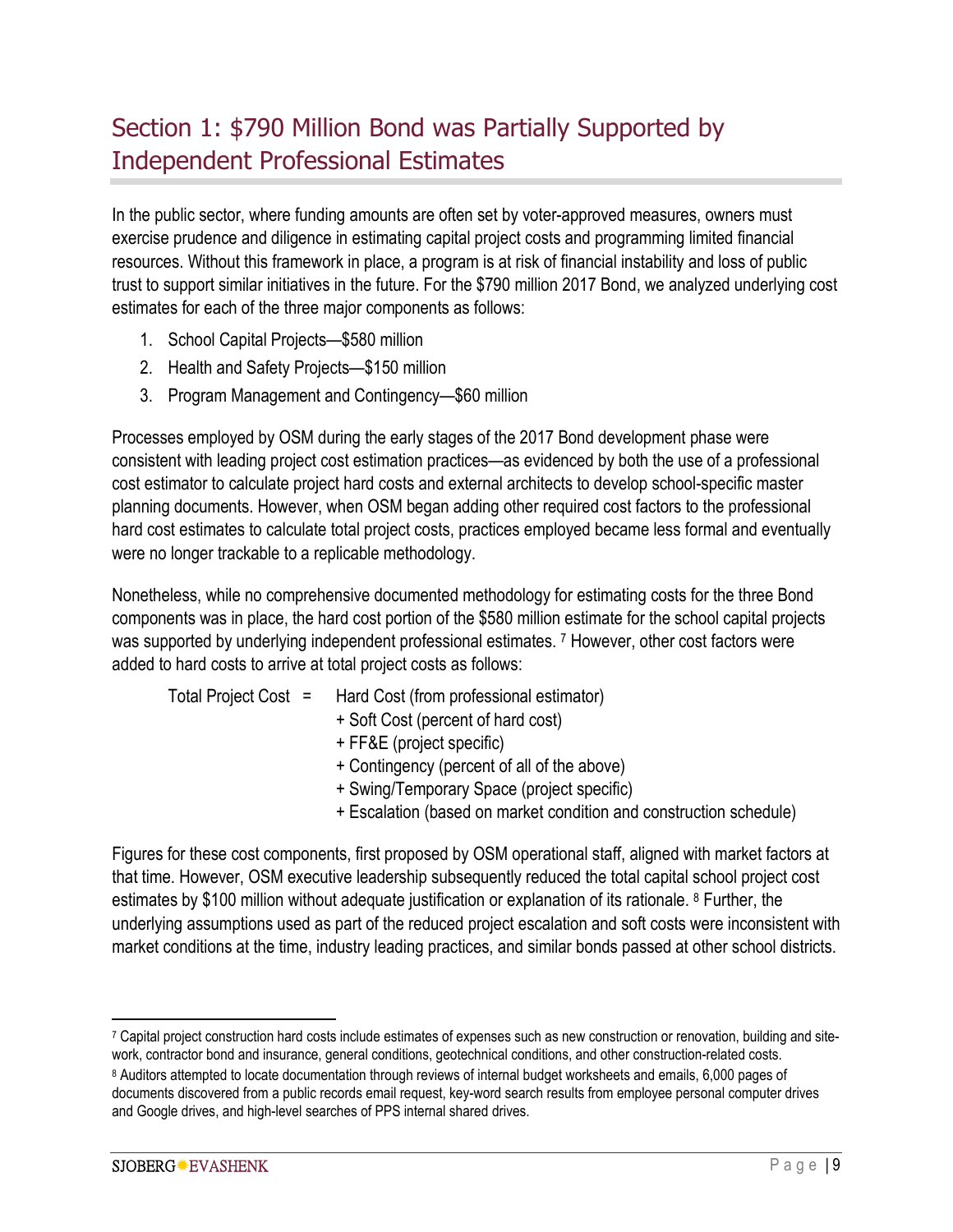Similarly, we found estimates for the \$150 million of health and safety costs seem to be based on underlying independent professional estimates as well—although cost estimate reports to substantiate the specific details were not available for all health and safety categories. For the third and final component of the 2017 Bond related to program-level management and contingency estimates, no industry thresholds or best practices exist to validate the \$60 million estimate; however, OSM executive leadership used assumptions and percentages that were low when compared to other districts reviewed and PPS' own historic performance.

Although OSM operational staff and the program management consultant raised concerns with the cost factors used by OSM executive leadership during the development of the bond budget, we were unable to locate any documentation on how or whether those concerns were considered when OSM executive leadership presented bond options to the Board for approval in January 2017.

## **Nearly 70 Percent of School Capital Project Costs were Supported by Underlying Independent Professional Estimates**

In contrast to best practices guidelines, a formal documented or consistent cost estimating methodology was not in place during the early bond budget development phase that included consideration of consistent cost components, data sources for underlying assumptions, roles and responsibilities of internal and external experts, processes to ensure consistency in cost considerations across schools or experts involved, due diligence vetting and approval practices, and retention of underlying documents. 9

However, by early January 2017, initial costs for the school projects' master planning phase were finalized and presented to the Board with more than 73 percent of the \$790 million earmarked for four school capital project improvements, as shown in Exhibit 6. Part of these costs were developed by PPS-hired architects and a professional cost estimator based on initial assessments of school buildings and site conditions, and were combined with OSM estimates for soft costs, FF&E, escalation and contingencies to arrive at total school project costs.



#### **EXHIBIT 6. SCHOOL PROJECTS IN COMPARISON TO \$790 MILLION BOND**

Source: January 24, 2017 Board of Education Handout, 2017 Multnomah County Election Pamphlet, and Bond Program Budget Overview.

 <sup>9</sup> The Construction Management Association of America (CMAA) emphasizes the importance of having a compatible and consistent cost estimate format to facilitate and communicate cost comparisons.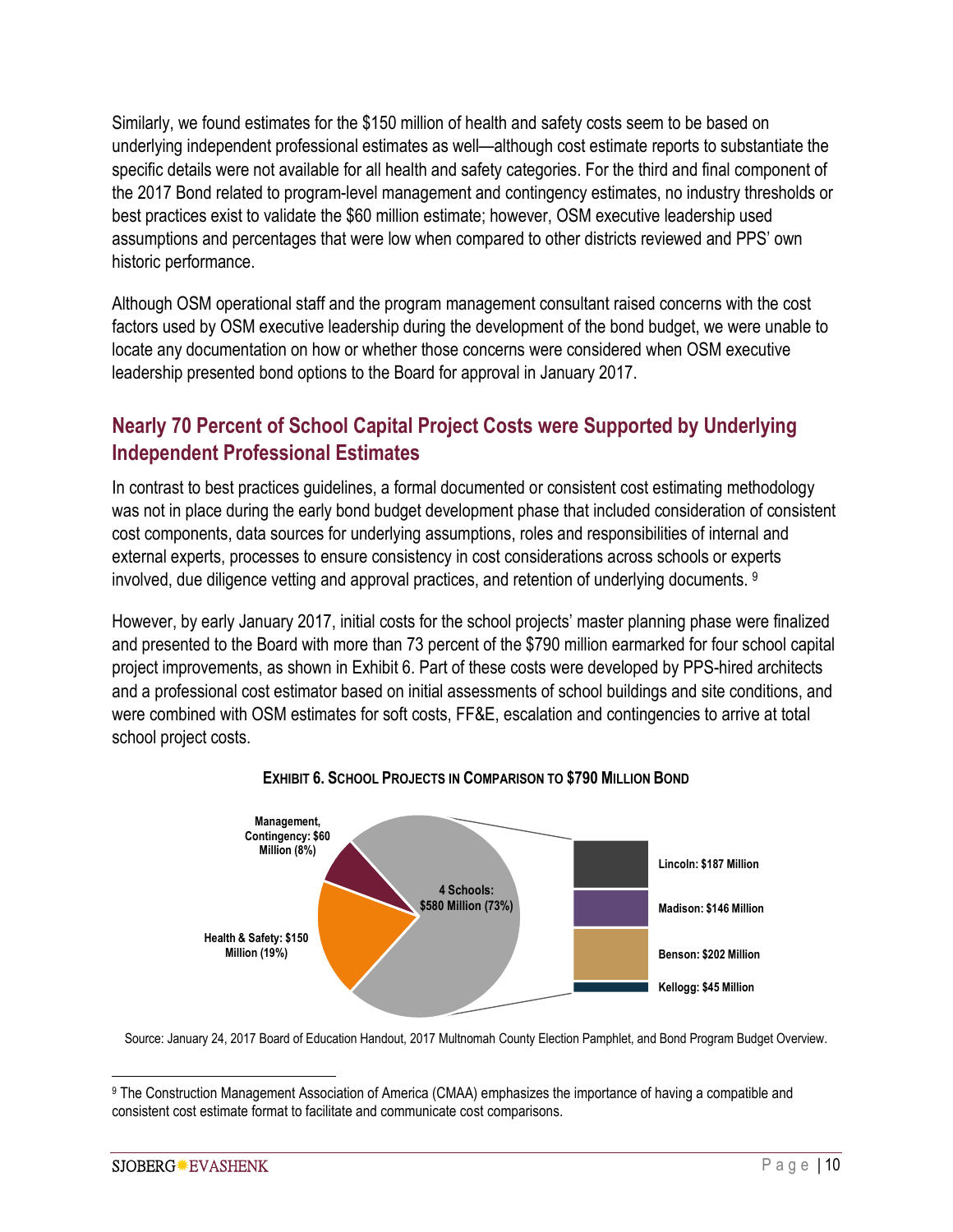Total project costs were categorized into six primary components including hard costs, soft costs, FF&E, swing, escalation, and contingency. For the hard costs component, the professional cost estimator used preliminary architectural drawings prepared by each school's architect during the master planning phase to estimate costs. Aligning with industry practices, the basis of the estimates included a series of assumptions including, but not limited to, gross floor area, site-work, and margins and adjustments for items such as general conditions, overhead and profit, design contingency, or bonds and insurance.

Based on underlying documents, these independent professional cost estimates for project construction hard costs totaled approximately \$403.5 million in January 2017 as shown in Exhibit 7—supporting nearly 70 percent of the \$580 million in total school project costs or 51 percent of the total \$790 million 2017 Bond.



**EXHIBIT 7. PROFESSIONAL PROJECT CONSTRUCTION HARD COST ESTIMATES AS OF JANUARY 2017**

Source: 2017 Bond Master Planning Final Concept Options reports prepared by PPS cost estimation consultant for the four schools shown. Note: Costs were estimated by the PPS cost estimation consultant using rates current as of January 2017. Lincoln Hard Cost shown is for the horizontal option with site option B per the 2017 Bond Master Planning Cost Estimate prepared by PPS' Bond Cost Estimator.

For the remaining cost components related to areas such as soft costs, escalation, and contingency, OSM operational staff calculated estimates totaling \$271 million using internal percentages and factors applied against project construction hard costs. This practice and the initial internal percentages used by OSM operational staff generally aligned with industry market conditions at that time.

## **OSM Executive Leadership Lowered School Capital Project Estimates by Approximately \$100 Million, but No Explanation or Rationale Existed to Support Reduction**

While it is not unusual for project owners like PPS to modify early independent professional cost estimates as they are most familiar with project-specific nuances, a documented explanation or rationale for adjustments to professional and OSM internal estimates would better ensure the integrity of estimates and enhance accountability.

As previously discussed, after OSM executive leadership received professional construction hard cost estimates for the four school projects in mid-January 2017 totaling \$403.5 million, OSM operational staff ran various models adding amounts for soft costs, escalation, contingency, and FF&E to calculate total project estimates. One model from January 19, 2017 used cost assumptions that aligned with market conditions, historical performance, and leading practices that resulted in a \$678 million total project cost estimate for the four schools as shown in Exhibit 8. <sup>10</sup> Subsequently, OSM executive leadership lowered the

 $\overline{a}$ 

<sup>10</sup> Public records requests data contained cost model versions 22, 23, and 24 that were generated between January 19, 2017 and January 23, 2017. Auditors used the January 19, 2017, version 22 as basis for comparison to data presented to the Board on January 24, 2017.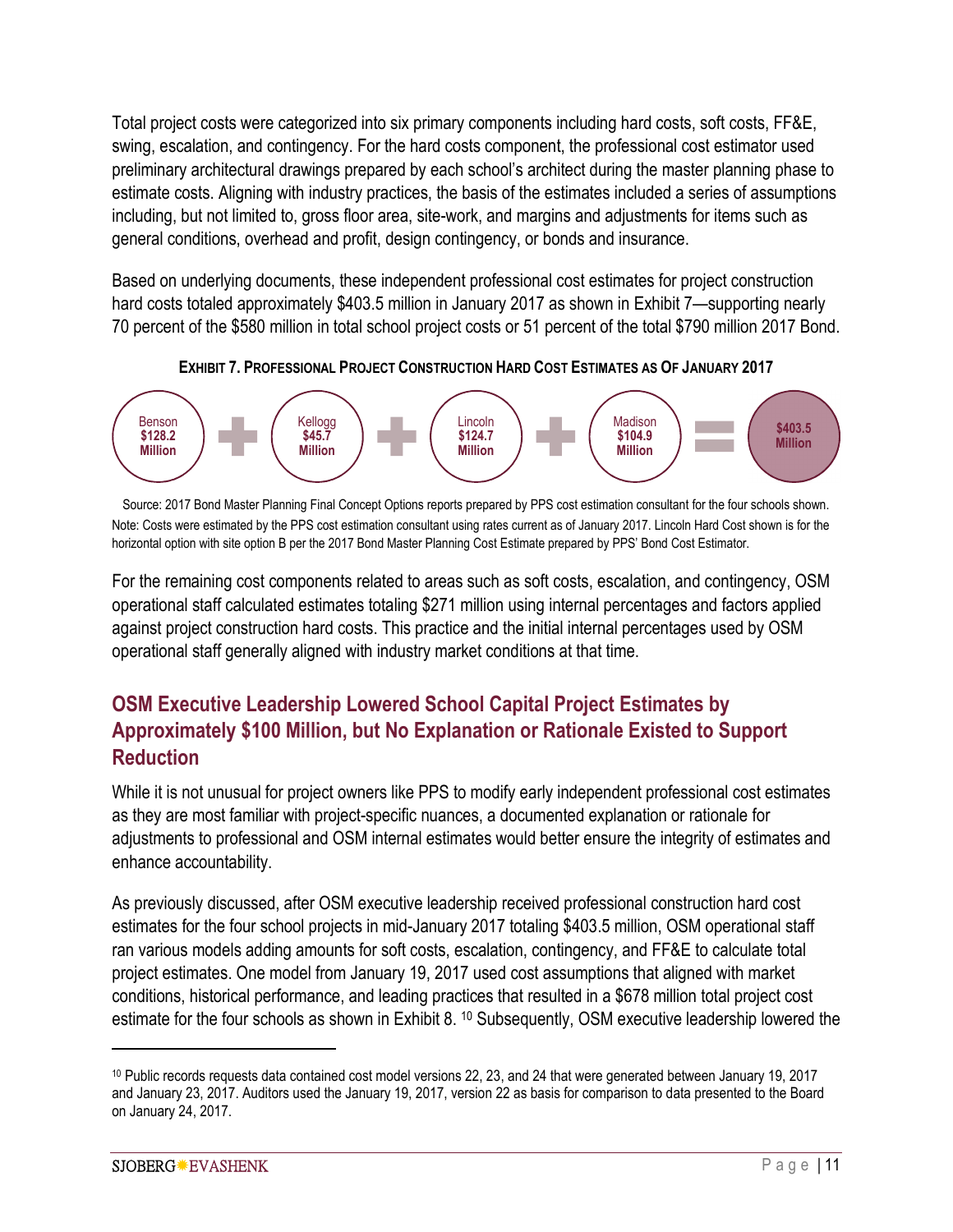total school project cost amount by \$100 million for a new total of \$580 million—which was provided to the Board on January 24, 2017 and later approved by voters in May 2017.



**EXHIBIT 8. SUMMARY COST ESTIMATE DEVELOPMENT FOR THE FOUR SCHOOL PROJECTS, JANUARY 2017**

Source: 2017 Bond Master Planning Final Concept Options reports prepared by PPS cost estimation consultant. OSM Bond Budget Development Worksheets, Version 22, January 19, 2017. Board Working Session Meeting Packet, January 24, 2017. Estimates based on Option #1 approved by the Board in February 2017.

While it does not appear that project scope was also cut when cost projections were lowered based on our high-level review, it was difficult to determine with certainty since there were no underlying architect due diligence reports with validated costs supporting the \$100 million reduction. As such, the underlying reason for the reduction in costs cannot be substantiated due to a lack of documentation or reliable supporting data. With an unsubstantiated approximate \$100 million reduction—comprised of \$33 million lowered from independent professional project construction hard cost estimates and \$65 million lowered from internal project soft and other cost estimates—PPS was challenged from the beginning to deliver the projects within the approved budgets for the 2017 Bond. soo <br>
Source: 2017 Bond Master Planning Final Concept Options reports prepare<br>
Development Worksheets, Version 22, January 19, 2017. Board Working Ses<br>
Option #1 approved by the Board in<br>
While it does not appear that proj

At the individual school level, that \$100 million reduction during the Bond budget development phase resulted in decreases in individual estimates ranging from approximately \$23 million to \$29 million lower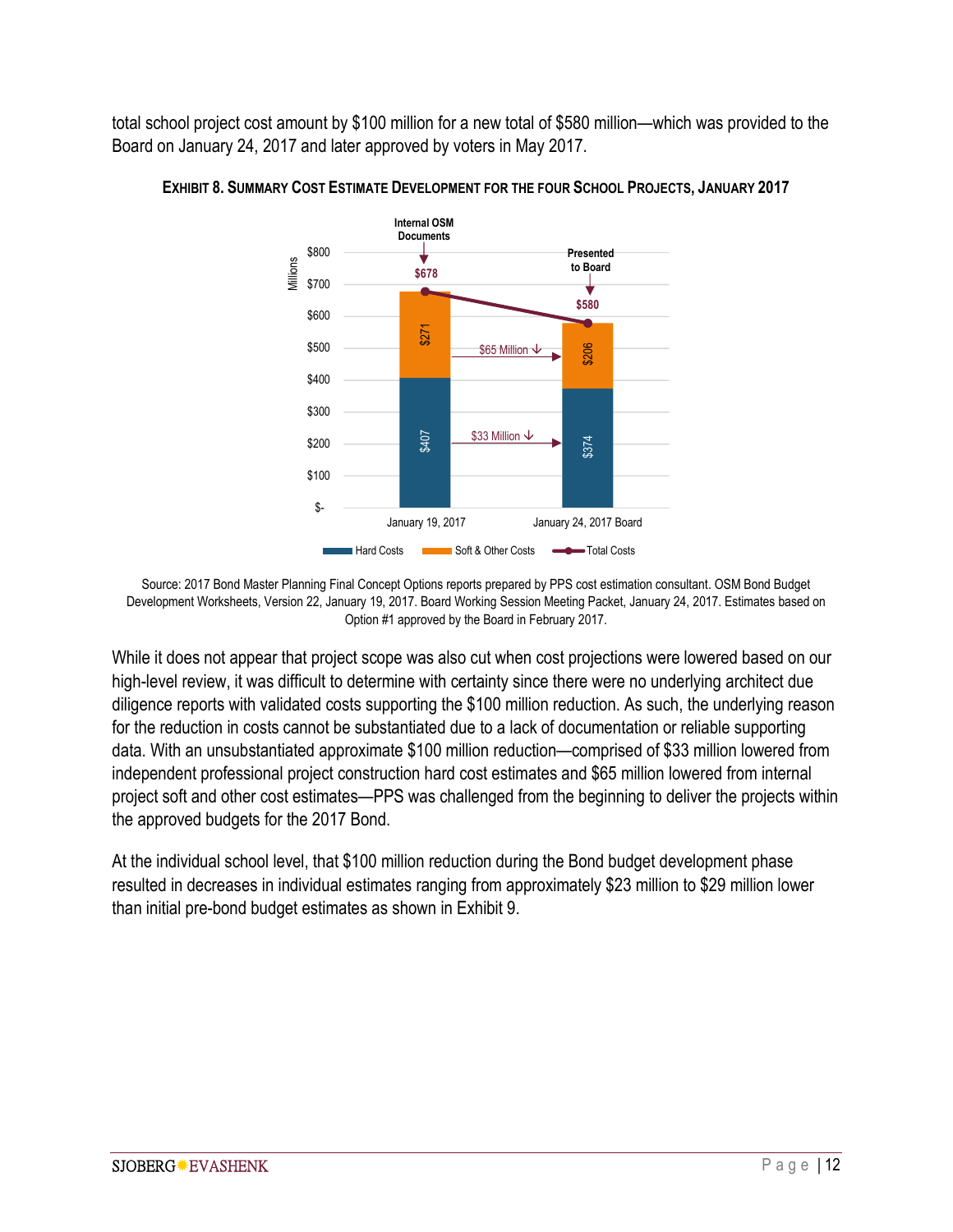

#### **EXHIBIT 9. PROJECT COST ESTIMATES BY INDIVIDUAL SCHOOL, JANUARY 2017**

Source: 2017 Bond Master Planning Final Concept Options reports prepared by PPS cost estimation consultant for the four schools shown. OSM Bond Budget Development Worksheets, January 19, 2017. Board Working Session, January 24, 2017.

Note: Soft & other costs included soft costs, furniture, fixtures, and equipment, project contingency, and escalation. Lincoln Hard Cost shown is the Full Replacement Option per the Lincoln 2017 Bond Master Planning Final Concept Options report.

While adjustments to professional estimates may be warranted to account for factors such as expected volatility in the construction market, historical data from similar bonds, or professional judgment by OSM leadership and operational staff or other industry experts, best practices strongly recommend that those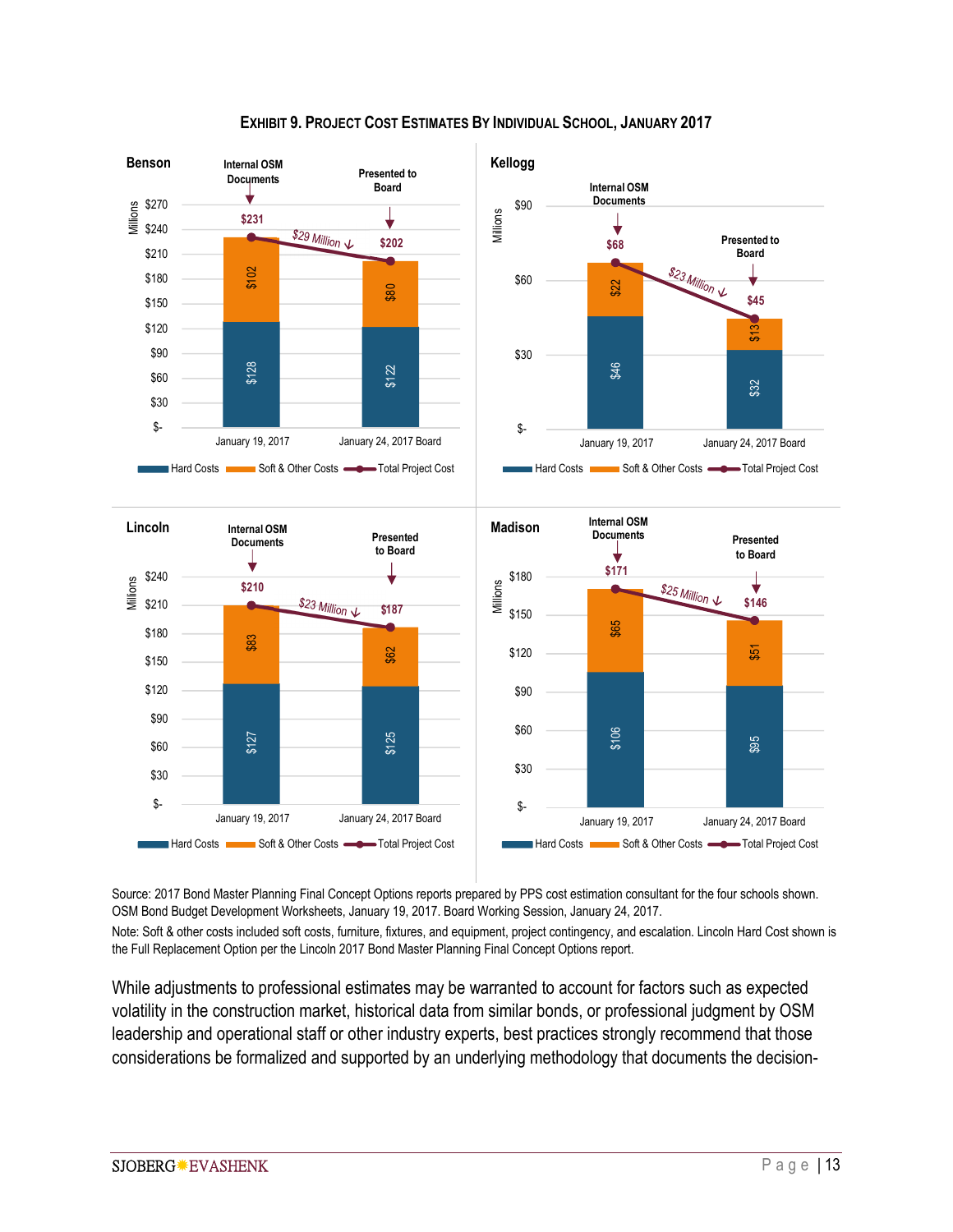making process including any vetting of factors to and validity of assumptions used. 11 However, this framework did not appear to be in place when cost estimates for the 2017 Bond were developed. Rather, the audit found limited availability of documentary evidence surrounding key budget and cost estimation decisions, which further complicated any reconciliation of internal OSM budget working documents with information presented to the Board for approval.

When these cost reductions are combined with cost assumptions on the lower-end of the market spectrum as discussed in the next section, there is added strain and risk on the budget being sufficient to meet the 2017 Bond promises. This risk is further compounded if project designs or scopes are not similarly adjusted to reflect the budget reductions.

## **Other School Capital Project Cost Factors Were Low when Compared to the Market**

While project construction hard costs typically comprise the majority of a project's total costs, there are five key cost components related to (1) escalation, (2) soft costs, (3) contingency, (4) FF&E, and (5) swing site contingency, if applicable. Our review found that some of the factors OSM executive leadership used in the cost estimates presented to the Board for approval of the 2017 Bond were not aligned with market conditions at that time. 12

#### **Escalation Assumptions were Inconsistent with Market Conditions at that Time and Historical Performance**

When looking at historical rolling one-year escalation factor averages for the Portland region prior to the passage of the 2017 Bond, escalation was higher than OSM internal bond budget development worksheets. Specifically, while the one-year rolling average ranged between 4.4 percent and 6 percent between January 2015 and January 2017, OSM executive leadership used an escalation factor at the lower-end of the market at 4 percent.

This nuance alone can possibly translate into a \$21.2 million variance based on total project costs of \$580 million. <sup>13</sup> In fact, actual escalation since the passage of the 2017 Bond has been higher than 4 percent, ranging from 4.7 percent to 6.6 percent as shown in Exhibit 10.

 $\overline{a}$ 

<sup>11</sup> The Construction Management Association of America (CMAA) Construction Management Standards of Practice, 2015.

<sup>12</sup> Market condition factors and data are captured nationally by geographic region and by select metropolitan areas, as well are widely-reported by industry experts and available for public owner use.

<sup>&</sup>lt;sup>13</sup> The hypothetical \$21.2 million represents the difference between annual escalation rates of 4 percent and 6 percent assuming a two-year construction period: \$580 million minus \$76.1 million escalation over 2 years at 4 percent and 6 percent. Difference is \$21.2 Million.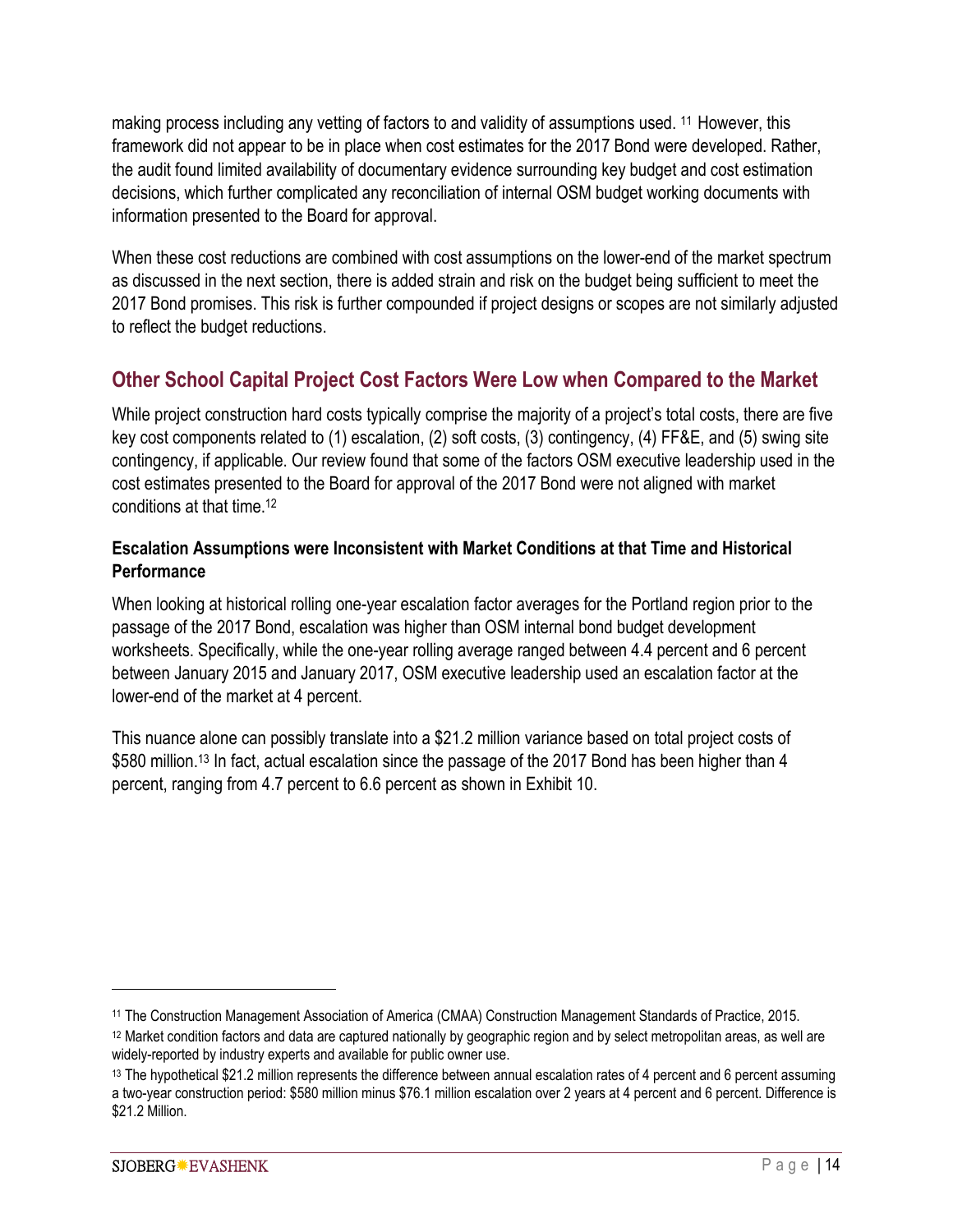

**EXHIBIT 10. ESCALATION MARKET CONDITIONS VS. OSM ASSUMPTIONS, JANUARY 2017**

Source: Auditor-generated based on North America Quarterly Construction Cost Reports prepared by Rider Levett Bucknall, Quarter 1, 2015 to Quarter 4, 2018.

While the escalation factor used by OSM executive leadership was lower than actual construction cost increases at that time, other school districts used similar escalation factors in their bond programs that resulted in unfavorable budget issues. For instance, the Beaverton School District used a cost escalation factor of just 3 percent in its 2014 bond, while the North Clackamas School District assumed 4 percent when planning its 2016 bond package. Not only did both Beaverton and North Clackamas School Districts' escalation factors not align with the market, but actual construction cost increases remained well above these estimates. In fact, this resulted in a gap between actual and expected escalation in the Beaverton School District that is expected to grow to an 8.5 percent gap by 2021.

Moreover, another important escalation aspect for multi-year construction programs relates to the number of years for which escalation is calculated that should track with expected construction duration. For example, if construction is anticipated to take six years, then escalation should be extended over the same six-year period or the project could face an immediate and heightened risk of budget challenges.

For its initial internal 2017 Bond estimates, OSM operational staff correctly considered the four to six-year construction schedules based on underlying project scheduling documents as shown in Exhibit 11. However, the final estimate reduced that timeframe to two to four years. While reducing the number of years in calculating escalation also reduced total project cost estimates, this increased overall risks to the program in terms of cost overruns or gaps in funding by not aligning this calculation with reasonable construction schedules.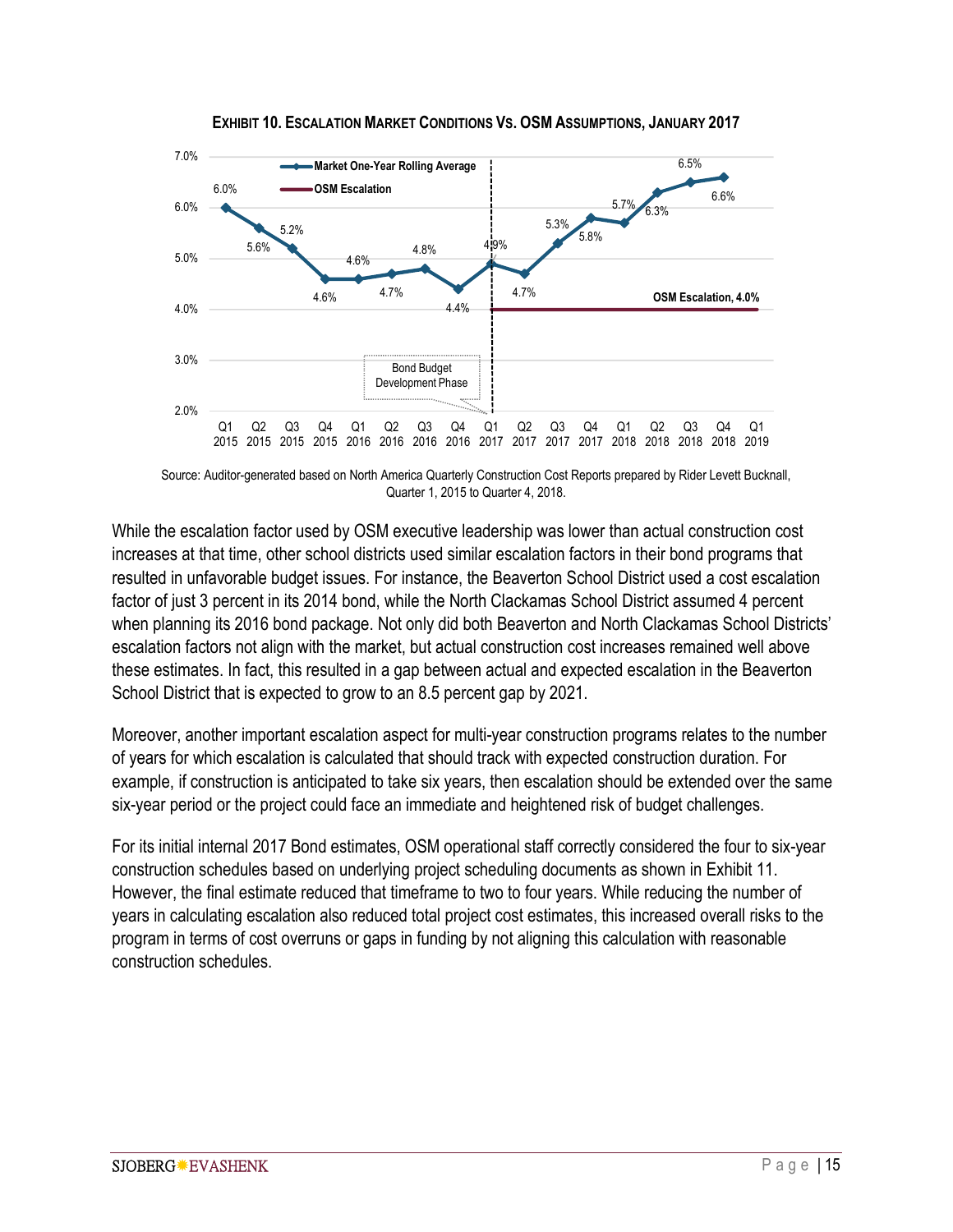

**EXHIBIT 11. REDUCTION IN THE NUMBER OF YEARS FOR ESCALATION CALCULATION** 

In part, the cumulative effect of setting an escalation factor lower than market and shortening the number of years for escalation calculation purposes contributed towards the forecast issues experienced shortly after the 2017 Bond passed.

#### **Soft Cost Assumptions did Not Align with Historic Performance**

OSM executive leadership set additional project-level soft cost assumptions that were also lower than industry values and further exacerbated the budget challenges PPS faced after voters approved the 2017 Bond. For instance, OSM operational staff initially estimated soft costs at 15 percent of the construction hard costs for each of the four schools. However, as shown in Exhibit 12, those soft costs were reduced to 13 percent by OSM executive leadership without explanation when sent to the Board for approval—a factor that was significantly lower than comparables or historical PPS data from the 2012 Bond and internal 2014 High School Estimation Methodology considerations where soft costs were set at around 20 percent. <sup>14</sup>

Likewise, the North Clackamas School District with a similar capital construction bond combined soft cost estimates with FF&E estimates to arrive at a combined rate of 35 percent for these hard costs. <sup>15</sup> Although the North Clackamas School District's 35 percent figure included both soft costs and FF&E as one factor, it was still higher than the factor used by PPS if we combined soft costs with FF&E. Specifically, PPS' combined rate averaged 20.5 percent and ranged from 17 percent to 28 percent for individual schools as shown in Exhibit 12.

Source: OSM Bond Budget Development Worksheets: January 19, 2017, January 23, 2017, 4pm; OSM Internal Project Execution Schedule, December 6, 2017.

 <sup>14</sup> Memo from former OSM Executive Director detailing High School Estimation Methodology, January 16, 2014.

<sup>15</sup> The \$433 million North Clackamas School District's Capital Construction Bond passed in November 2016. The budget was revised to \$466 million in May 2017.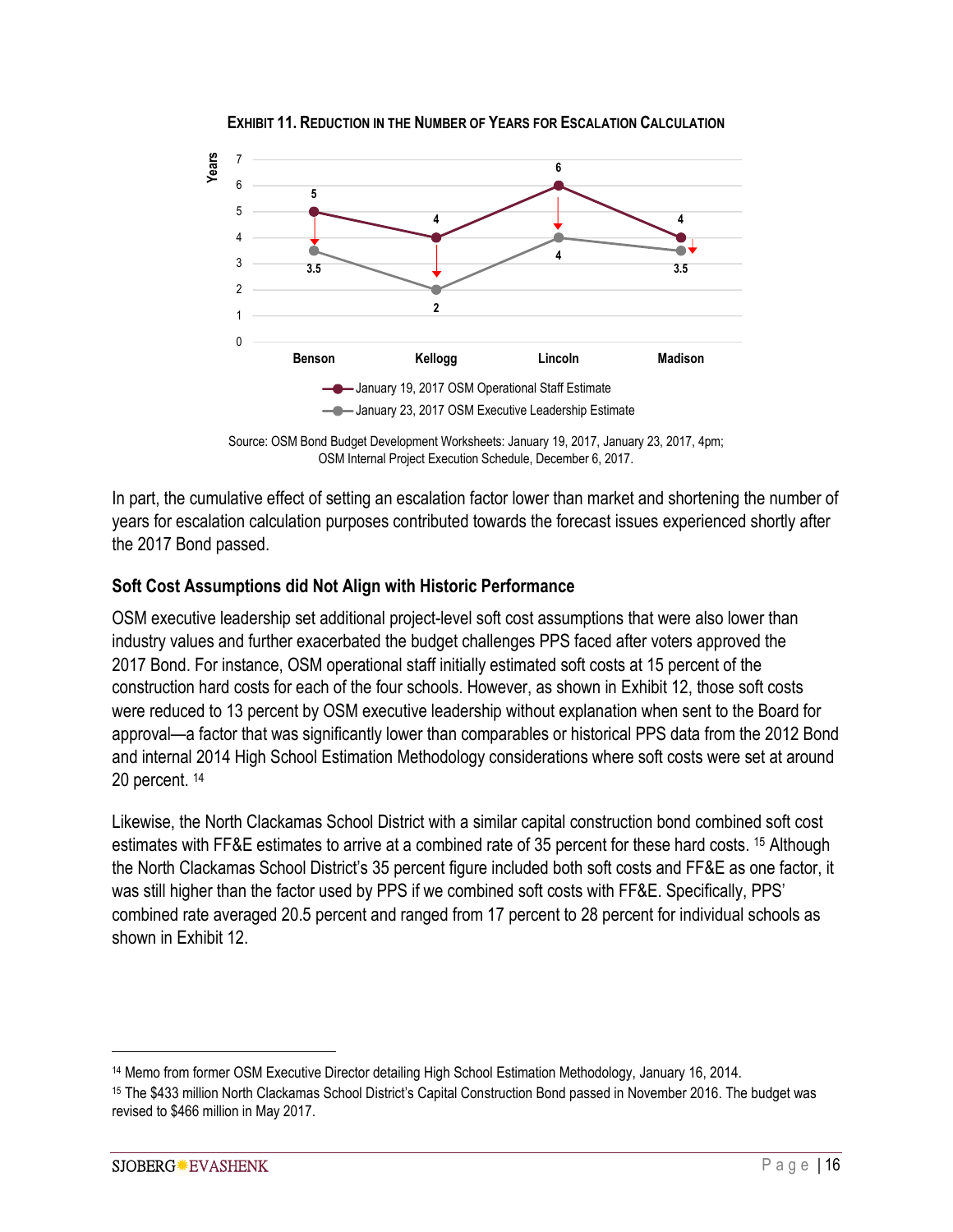|                |         | <b>Soft Cost</b> |         | FF&E  | <b>Combined Rate</b> |
|----------------|---------|------------------|---------|-------|----------------------|
|                | Initial | Final            | Initial | Final | Final                |
| <b>Benson</b>  | 15%     | 13%              | 14%     | 15%   | 28%                  |
| Kellogg        | 15%     | 13%              | 4%      | 6%    | 19%                  |
| Lincoln        | 15%     | 13%              | 4%      | 4%    | 17%                  |
| <b>Madison</b> | 15%     | 13%              | 5%      | 5%    | 18%                  |

#### **EXHIBIT 12. COMBINED SOFT COST AND FF&E COST FACTORS USED BY PPS, JANUARY 2017**

Source: OSM Bond Budget Development Worksheets: January 19, 2017 and January 23, 2017, 4pm.

#### **Contingency Assumptions were more Aligned with Past Performance**

By contrast, OSM operational staff estimates for school project contingency were more in line with industry at 10 percent for rebuilding Kellogg Middle School and Lincoln High School and 15 percent for the renovations at Benson High School and Madison High School. <sup>16</sup> In fact, these percentages were comparable to the 2012 PPS Bond that used a 15 percent contingency for modernizations as well as aligned with the Beaverton School District that considered a 10 to 15 percent contingency for new construction and up to 20 percent for renovations on its school improvement projects. 17, 18

### **Project-Level Cost Concerns were Raised, but we Could Not Determine if they were Considered by OSM Executive Leadership**

During cost development efforts in the days before bond estimates were presented to the Board on January 24, 2017, OSM operational staff and external consultants raised concerns about factors considered and numbers used—although, we could not find any documentation to determine whether those concerns were considered or how final decisions were made. In fact, OSM operational staff stressed the need for a documented estimation methodology similar to what had been produced for the 2012 Bond that should be understandable and replicable. Additional concerns raised are summarized in Exhibit 13 and mostly related to cost factors used being too low.

|                     | <b>PPS</b><br><b>Assumptions</b>  | <b>Concerns Raised</b>                                                                               |  |  |
|---------------------|-----------------------------------|------------------------------------------------------------------------------------------------------|--|--|
| <b>Soft Cost</b>    | $10\% - 13\%$                     | 13% is on the lower-end of the acceptable range of 13-15%                                            |  |  |
| <b>FF&amp;E</b> (1) | 4% - 15% or<br>\$16 - \$47 per sf | \$16,920 per square foot is on the lower-end of the acceptable range of \$16-\$20 per<br>square foot |  |  |
| Contingency         | $10\% - 15\%$                     | Low project contingency                                                                              |  |  |

| EXHIBIT 13. KEY CONCERNS RAISED BY OSM OPERATIONAL STAFF AND CONSULTANTS |  |
|--------------------------------------------------------------------------|--|
|--------------------------------------------------------------------------|--|

<sup>&</sup>lt;sup>16</sup> The Construction Management Association of America (CMAA) suggests adding a contingency of 15 to 25 percent to the total of estimated construction costs.

<sup>17</sup> The \$680 million Beaverton School District's Capital Construction Bond passed in May 2014.

<sup>18</sup> PPS 2012 Bond contingency factors were similar to internal 2014 High School Estimation Methodology using a 15 percent contingency factor.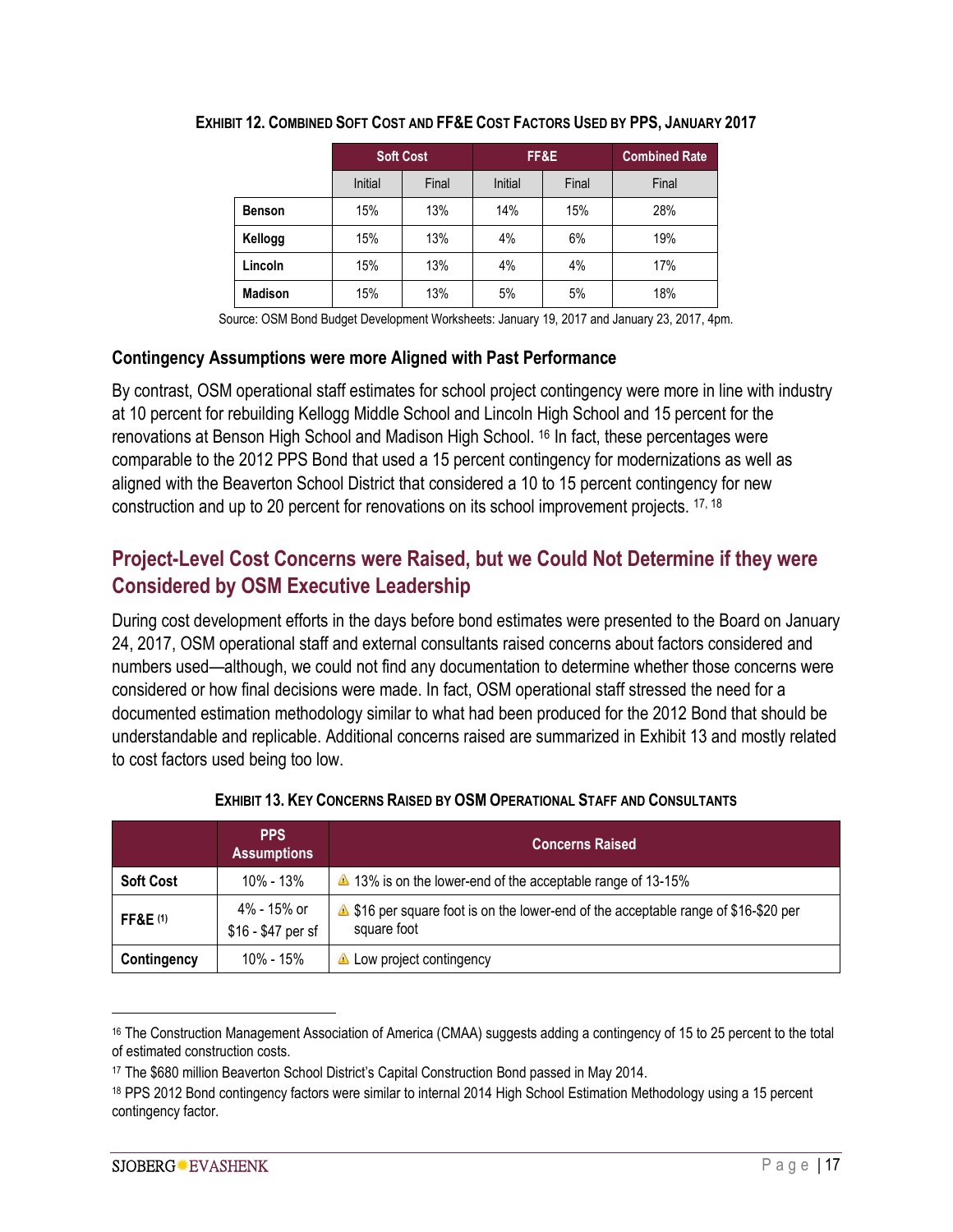|                   | <b>PPS</b><br><b>Assumptions</b> | <b>Concerns Raised</b>                                                                                   |
|-------------------|----------------------------------|----------------------------------------------------------------------------------------------------------|
|                   |                                  | Guaranteed Maximum Price (GMP) contingency excluded from total project cost<br>estimate $(2)$            |
| <b>Swing</b>      | Only considered<br>for Lincoln   | Swing excluded from hard cost estimate<br>Swing is underestimated                                        |
| <b>Escalation</b> | 4% annually                      | Should be between 4-5%<br>4% is low-end of range<br>Should be realistic and tie-in with project schedule |

Source: OSM operational staff and external consultants emails, January 2017.

Note: (1) FF&E was \$16/square foot for Kellogg middle school, Lincoln high school, and Madison high school. For Benson, FF&E was \$45 per square foot on January 19, 2017 and \$47 per square foot on January 23, 2017. (2) The Construction Management Association of America defines GMP as "a contractual form of agreement wherein a maximum price is established based upon an agreed scope of work stablished with an understanding by the parties that the actual cost of work could be more or less."

Additional school-specific cost concerns raised by external school project architects included, but were not limited to, the exclusion of fireproofing steel or insulation of exterior walls from the hard cost estimate. Anecdotally these and other concerns such as missing a third-party reconciliation of the hard cost estimates were echoed by the school project architects. Yet, there was no documentation to determine whether these concerns were considered as part of the 2017 Bond estimates. Contrary to industry and good business practice, these concerns and resulting impacts were not sufficiently documented to demonstrate diligence in the 2017 Bond decision-making process or promote greater accountability and transparency to the public.

## **Health and Safety Project Costs Appeared to be Based on Independent Estimates and Needs Assessments, although Full Documentation did not Exist to Substantiate**

As part of the 2017 Bond, PPS set-aside \$150 million for health and safety projects in eight specialty areas at schools throughout the district. These eight areas related to water quality, fire safety, asbestos, leadbased paint, roofs, Americans with Disabilities Act (ADA), radon, and security systems.

Cost estimates to fully mitigate issues in these areas were calculated using different methodologies depending on the unique health and safety area and were based on information sources including professional cost estimators and technical consultant estimates; prior assessments for seismic, ADA, and roofing needs conducted in 2009; and FAM's internal facility database as shown in Exhibit 14. <sup>19</sup> This included a 2008 comprehensive assessment by an external consultant that established a baseline report of facility conditions noting deficiencies by system (such as electrical, fire protection, and roofing) as well as deficiencies by cost category (such as hazardous material, ADA compliance, or deferred maintenance). Further, PPS indicated that the professional cost estimator updated prior assessment costs, calculated contingencies, and estimated inflation. Although the health and safety projects are much smaller in scale than the comprehensive school modernizations projects, adding contingency and escalation factors to total project costs aligns with best practices.

 <sup>19</sup> Based on a January 24, 2017 Board Bond Work Session Handout.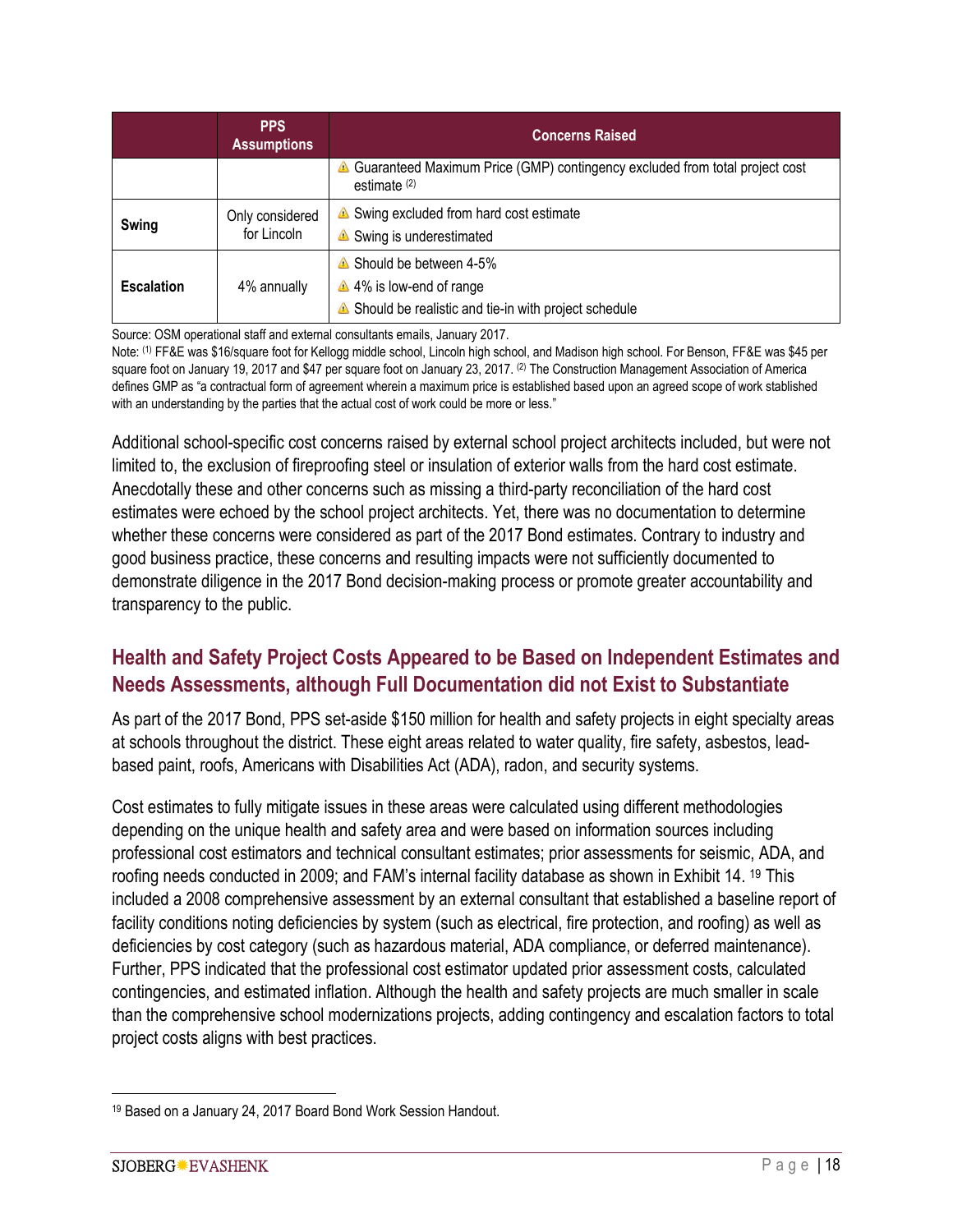While we were not able to locate or substantiate all of the underlying documentation, there did seem to be a conscientious methodology employed to estimate costs with supporting empirical data based on independent consultant estimates and formal needs assessments in existence at the time. Specifically more than \$45 million—or 30 percent—of amounts presented to the Board on January 24, 2017 for water quality and lead-based paint projects were fully supported by underlying consultant reports prepared in 2016. In addition, for the roof projects, some assessments prepared by the roofing consultant in 2008 were available, but updated 2016 cost estimates could not be located. Similarly for ADA, while the 2013 ADA assessment was available, the 2016 ACC cost estimate was not. For the remaining categories, records could not be located to support any of those estimates.

| <b>Project Area</b>     | <b>Estimate</b> | Cost Data Source (1)                                                                                                                      |  |  |
|-------------------------|-----------------|-------------------------------------------------------------------------------------------------------------------------------------------|--|--|
| <b>Water Quality</b>    | \$28,492,000    | CH2M December 2016 Report and Cost Estimate                                                                                               |  |  |
| <b>Fire Safety</b>      | \$25,849,990    | ACC December 2016 Cost Estimate based on 2016 FAM Inventory of Existing<br>Conditions                                                     |  |  |
| <b>Asbestos</b>         | \$12,000,000    | ACC December 2016 Cost Estimate based on 2016 Risk Management Database                                                                    |  |  |
| <b>Lead-based Paint</b> | \$16,623,936    | PBS Environmental Report and December 2016 Cost Estimate                                                                                  |  |  |
| <b>Roofs</b>            | \$50,907,949    | ACC November 2016 Cost Estimate based on FAM Inventory of Existing Conditions<br>and 2008 Professional Roof Consultants, Inc. Assessments |  |  |
| <b>ADA</b>              | \$10,000,000    | ACC November 2016 Cost Estimate based on 2013 Akrom Moisan Architects' ADA<br>assessment                                                  |  |  |
| Radon                   | \$1,126,125     | ACC November 2016 Cost Estimate based on 2016 PPS Risk Management<br>Database                                                             |  |  |
| <b>Security Systems</b> | \$5,000,000     | Triad Consulting December 2016 Cost Estimate and ACC November 2016 Cost<br>Estimate                                                       |  |  |
| Total                   | \$150,000,000   |                                                                                                                                           |  |  |

#### **EXHIBIT 14. SOURCES FOR COST ESTIMATES ASSOCIATED WITH THE \$150 MILLION IN HEALTH & SAFETY PROJECTS**

Source: January 24, 2017 Board of Education Informational Report on Environmental Health and Safety Facility Improvements.

Acronyms: ACC = Architectural Cost Consultants (an external firm); FAM = Facilities and Asset Management; PBS = PBS Engineering and Environmental (an external firm).

Note <sup>(1)</sup>: In addition to independent professional estimates for project hard costs, PPS added the following factors: 15 percent for soft costs, 10 percent for contingency, 15 percent for a construction contingency, 5 percent for escalation, and 5 percent for abatement on fire, roof, ADA, and security projects.

Although other school districts in Oregon, Washington, and California had similar bond measures with mention of health and safety projects planned, we did not find publicly available data to allow a comparison to FAM's health and safety project cost estimates. <sup>20</sup> Moreover, none of the bond measures for the other districts we reviewed had a separate standalone health and safety project component like PPS' 2017 Bond.

 <sup>20</sup> Other districts reviewed were Beaverton, Clackamas, Eugene, Salem-Kaiser, Hillsboro, Gresham, and Battleground School Districts in Oregon as well as Vancouver and Seattle School Districts in Washington and San Francisco School District in California.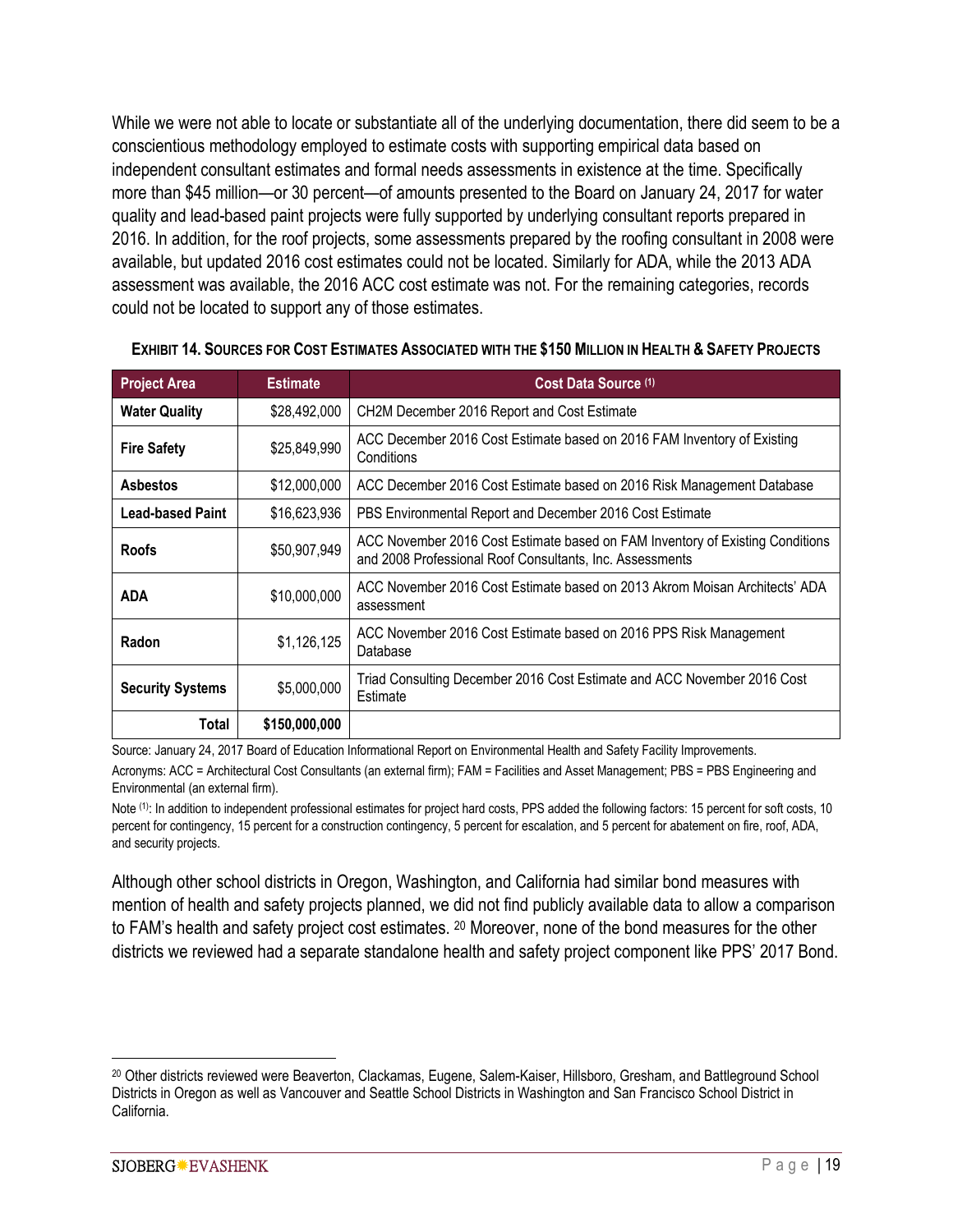## **Program-Level Cost Estimates Were too Low and did not Align with Other Districts Reviewed**

As with any major capital construction program, there are costs that cannot be attributed to a specific project and typically relate to the overall delivery of the program. Two key components of those overarching, program-wide costs are (1) program contingency and (2) program management.

Similar to contingency at a project-level, the intent behind a program contingency is to set aside or reserve amounts for unforeseen events and financially mitigate risks associated with the delivery of large-scale capital programs. Since the level of risk varies based on unique complexities of individual capital projects as well as an owner's risk tolerance, there are no set established industry thresholds for setting these program contingency amounts. Furthermore, program management generally represents labor costs of owner staff and fees for any owner representatives hired to assist with the management and delivery of the program, as well as technology costs or office space. Depending on the unique mix of in-house and consultant staff and related staffing levels, program management costs can also vary and, thus, there are no firmly-established industry thresholds for estimating program management amounts. However, both the program contingency amounts and the program management amounts are typically applied as a percentage of total capital project costs.

For the 2017 Bond, we could not find any documented methodology used to estimate program costs and percentages established may be too low when compared to other district bonds we reviewed as well as historic experiences of PPS' 2012 Bond. As a result of assuming program cost percentages on the lower end, OSM executive leadership at that time may have increased risks and challenges of delivering the Bond projects on-budget and/or as promised to the voters.

#### **Methodology Used to Estimate Program Costs was not Documented**

While we analyzed several internal budget working documents, there was no formal or comprehensive budget development methodology employed or documented supporting program cost estimates. For instance, OSM executive leadership identified \$60 million for program management and program contingency. However, there was no information explaining how that number was derived nor any historical cost analysis performed to help support assumptions.

Because program management costs are primarily labor dependent, a sound practice in estimating management costs entails evaluating a program's staffing needs over the life of the program. At the Beaverton School District, staff derived program management cost estimates for its bond measure in part from salary costs of district employees working on the program as well as planned staff augmentation over the life of the program. A similar methodology was employed by OSM operational staff for its 2012 Bond where its program management cost estimate was based on a thorough analysis of the number of program staff, related payroll costs, and expected program management consultant services. Yet, a similar staffing assessment or more comprehensive analysis was not done for the 2017 Bond.

#### **Assumption Percentages Applied were Lower than Other Districts Reviewed**

The \$60 million for program contingency and program management represented approximately 8 percent of program costs, although OSM operational staff and external consultants expressed concerns on the low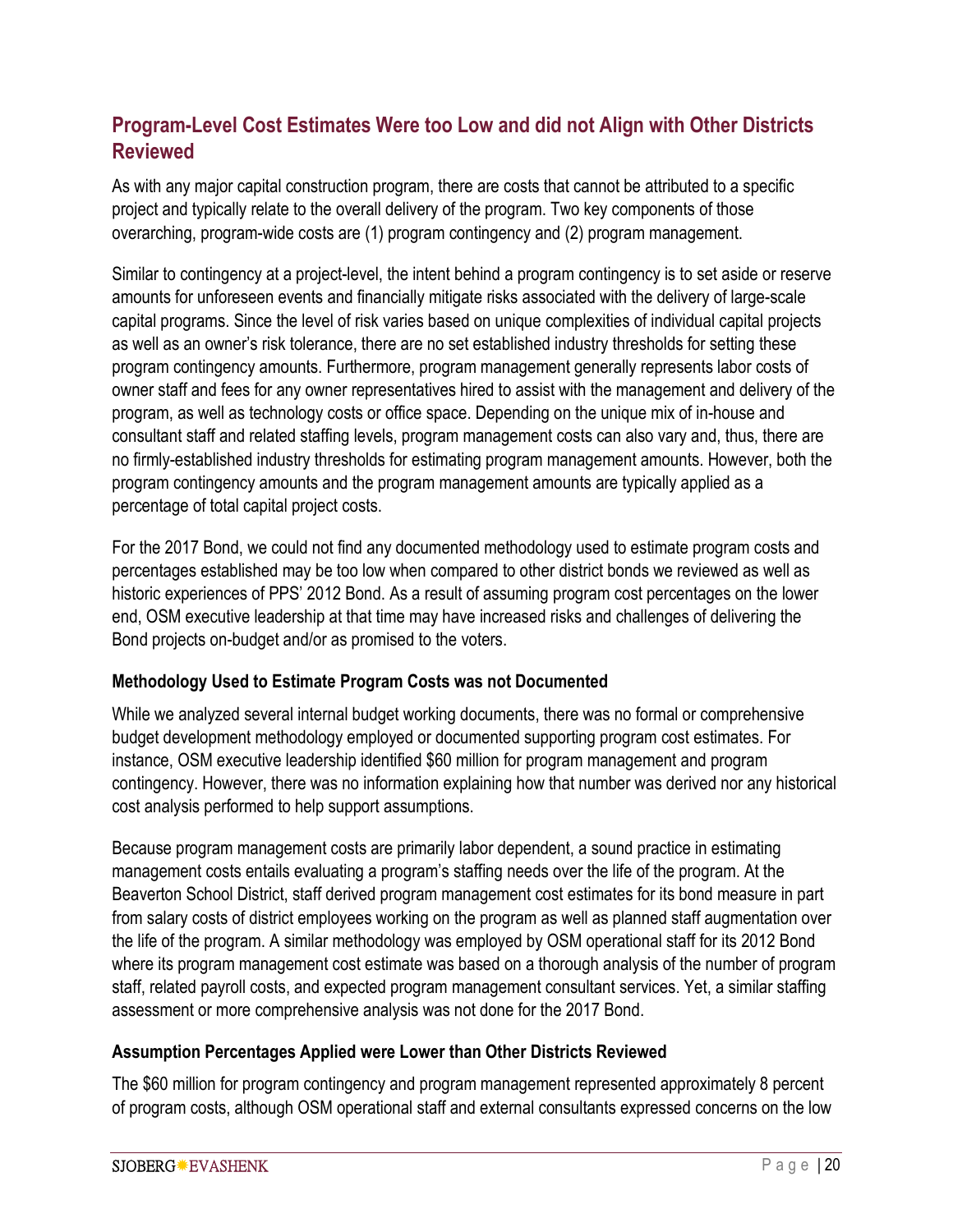figure prior to the bond passage. Specifically, one concern expressed that the program contingency portion was too low at \$20 million and not sufficient to cover site specific conditions at Lincoln, Madison, and Benson High Schools. Another concern raised was that at least 6 percent was needed for program management alone and the \$40 million estimate for program management did not appropriately include escalation. However, there was no documentation available demonstrating whether those concerns were considered for the options presented to the Board for approval in January 2017.

When compared to other districts in Oregon and California, OSM executive leadership's 8 percent assumption was lower than the other bond programs. For instance, both Beaverton and North Clackamas School Districts in Oregon used factors of 14 and 13 percent, respectively, of total project costs. <sup>21</sup> In dollars, Beaverton School District's program contingency and management was \$65 million for its \$680 million bond compared to PPS's lower \$60 million amount for its larger \$790 million bond. Additionally, the Santa Clara Office of Education in California also used a higher factor for its \$720 million school construction bond program at 13 percent. <sup>22</sup> Even when considering PPS's own historical experience with its 2012 Bond, staff used a 10 percent factor for program-related costs in 2012—further reinforcing concerns with the reasonableness of the lower percentage used for the 2017 Bond.

 <sup>21</sup> Beaverton School District had a \$680 million bond passed in 2014. North Clackamas School District had a \$433 million bond passed in 2016.

<sup>22</sup> Santa Clara Office of Education had a \$720 million bond that passed in November 2018.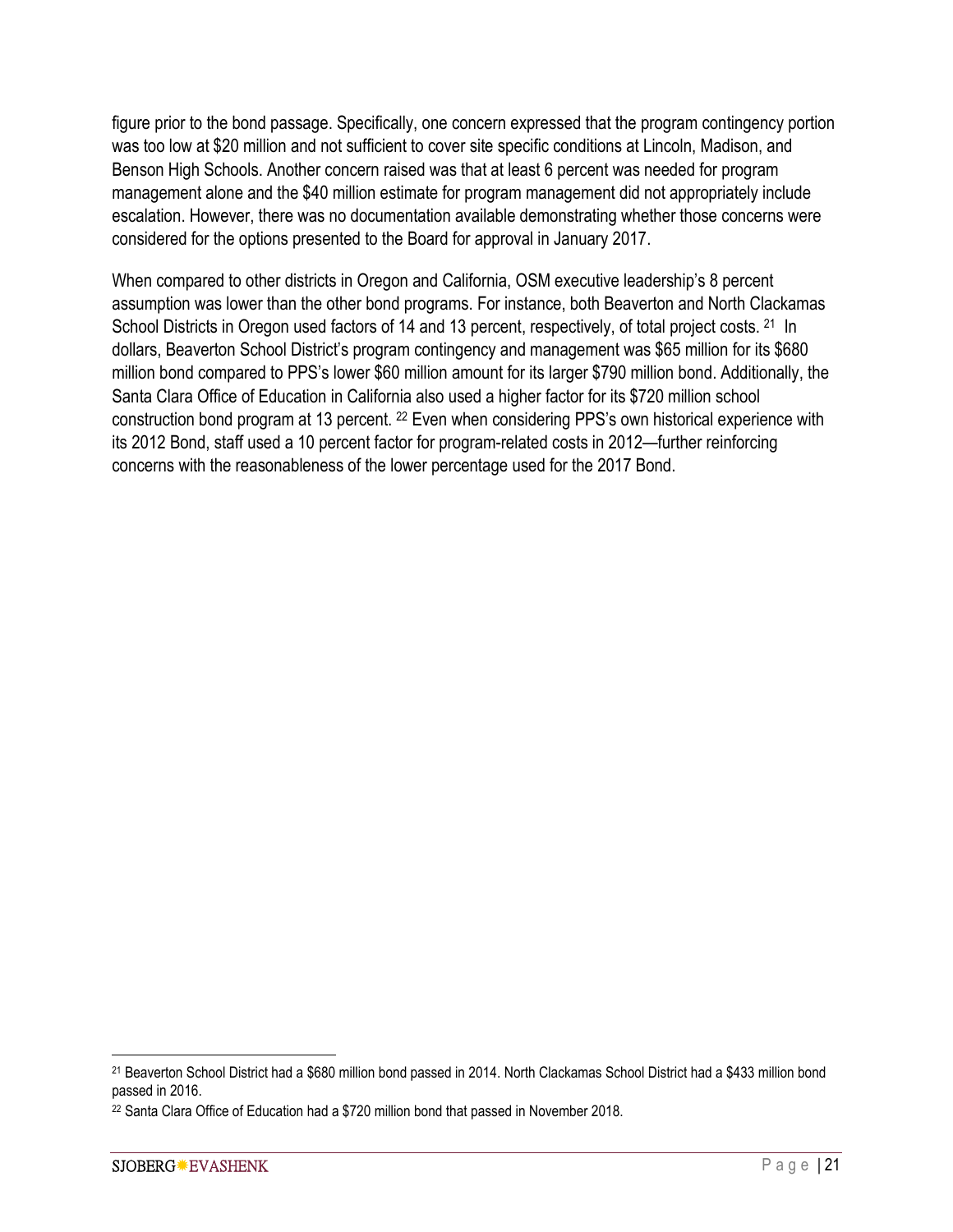## Section 2: Additional Cost Information could have Aided Decision Making and Transparency

After compiling and estimating various 2017 Bond project cost scenarios, OSM executive leadership first presented four bond options to the Board on January 24, 2017. At this meeting attended by OSM executive leadership, OSM operational staff, and architects, only high-level cost information was provided in addition to design data and project details. While the level of cost detail was similar to that provided by other districts we reviewed, more comprehensive underlying information could have aided with buy-in and decision-making as well as enhanced transparency of the Bond activities.

## **Limited Cost Data Was Provided to the Board**

First introduced in January 2017, PPS and OSM executive leadership provided the Board with four options for the 2017 Bond for modernization and rebuild projects, health and safety projects, and program-wide efforts as shown in Exhibit 15.

| Option 1: \$790 Million                                                                                                                                                                                                                               | Option 2: \$867 Million                                                                                                                                                                               |
|-------------------------------------------------------------------------------------------------------------------------------------------------------------------------------------------------------------------------------------------------------|-------------------------------------------------------------------------------------------------------------------------------------------------------------------------------------------------------|
| \$324M FOR HEALTH & SAFETY                                                                                                                                                                                                                            | \$347.1M FOR HEALTH & SAFETY                                                                                                                                                                          |
| <b>Additional health</b><br>& safety projects \$150M<br><b>Modernization &amp; additions</b><br>Benson  \$202M<br>Madison \$146M<br><b>Full rebuild</b><br>Lincoln \$187M<br>Kellogg\$45M<br><b>Management, Contingency</b><br>& Miscellaneous  \$60M | · Additional health<br>& safety projects \$150M<br><b>Modernization &amp; additions</b><br>Benson  \$202M<br>Madison \$146M<br>Lincoln\$252M<br>• Management, Contingency<br>& Miscellaneous  \$60M   |
| Option 3: \$745 Million                                                                                                                                                                                                                               | <b>Option 4: \$810 Million</b>                                                                                                                                                                        |
| \$310.5M FOR HEALTH & SAFETY                                                                                                                                                                                                                          | \$330M FOR HEALTH & SAFETY                                                                                                                                                                            |
| <b>Additional health</b><br>& safety projects \$150M<br><b>Modernization &amp; additions</b><br>Benson  \$202M<br>Madison \$146M<br><b>Full rebuild</b><br>\$187M<br>Lincoln<br><b>Management, Contingency</b><br>& Miscellaneous  \$60M              | · Additional health<br>\$150M<br>& safety projects<br>• Modernization & additions<br>\$202M<br>Benson<br>Madison \$146M<br>Lincoln<br>\$252M<br>· Management, Contingency<br>& Miscellaneous<br>\$60M |

#### **EXHIBIT 15. BOND OPTIONS PRESENTED TO BOARD, JANUARY 24, 2017**

Source: Board Working Session, January 24, 2017.

For the school modernization and rebuild projects, OSM executive leadership provided documents including project overviews, Master Planning Committee guiding principles, pre-design due diligence reports, health and safety considerations, existing design graphics, and design options. Moreover, OSM executive leadership provided a single-figure estimate for construction and a separate figure for total project costs in addition to narrative and statistics surrounding student capacity, design, and proposed building area in square footage. However, there was no data presented on cost methodology or underlying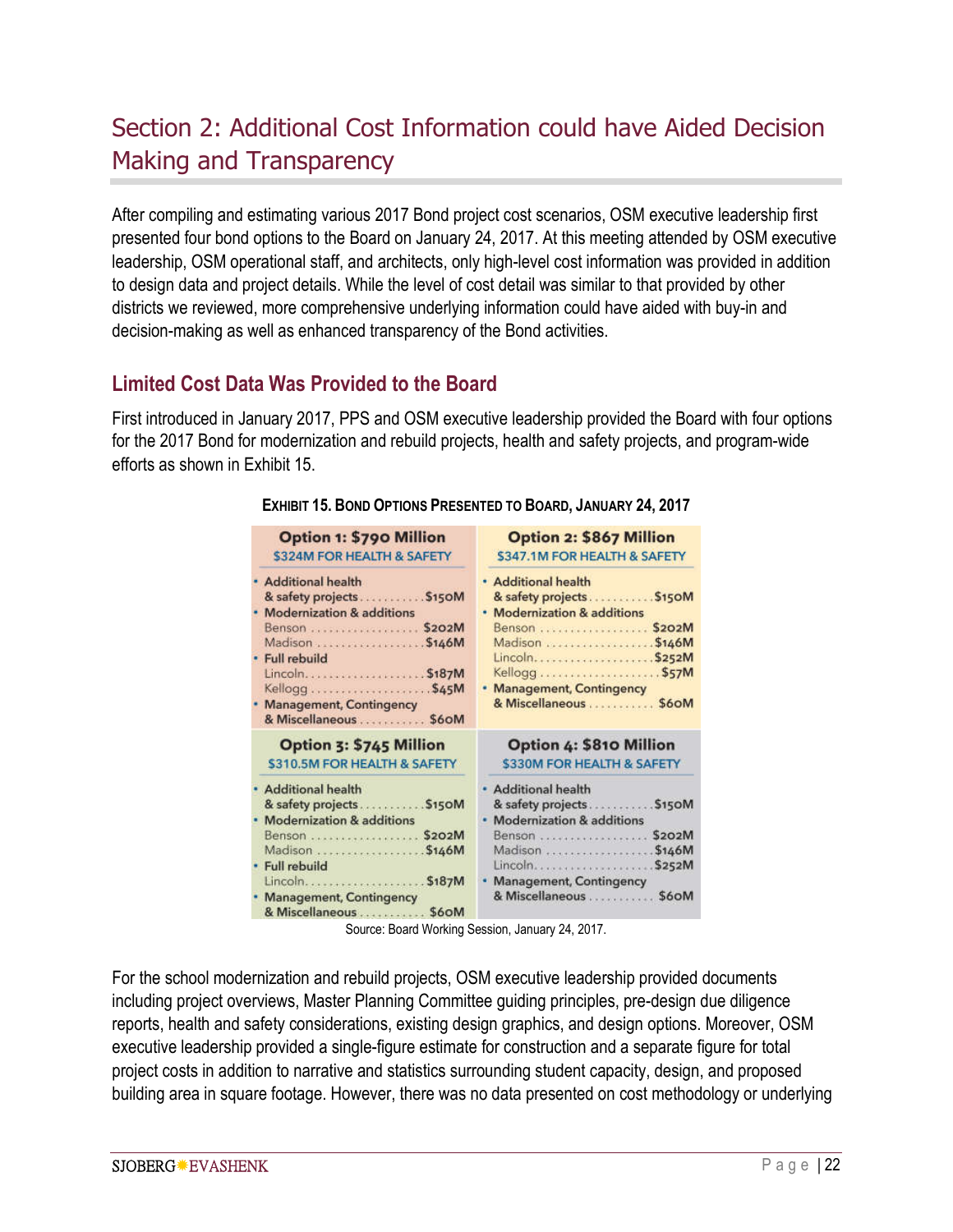cost assumptions. Without information summarizing estimation methodologies used or rationale behind cost assumptions, it is challenging to understand the nuances between the various options proposed or the implications of ultimate decisions.

#### **No Rationale was Found Supporting Various Health and Safety Project Options**

For the health and safety projects, PPS executive leadership provided data including a synopsis of the age of PPS school facilities, assessment of facility conditions, cost analysis, possible prioritization methods, and three options for remediating the health and safety needs. Handouts available to the Board listed specific professional cost estimates and technical assessment source documents.

Specifically, PPS executive leadership presented three separate options for the pool of health and safety projects ranging between \$100 million, \$150 million, and \$200 million set aside to address nine types of possible health and safety needs as shown in Exhibit 16. The primary differences between the three cost options were the number of schools that could be funded within a specific category and whether funds for security system projects and seismic projects were included in the three options. However, we could not find a rationale or documentation supporting the various funding options at the \$100 million, \$150 million, or \$200 million levels

|                      |               | \$100 MILLION  |               | \$150 MILLION  | \$200 MILLION |                |  |
|----------------------|---------------|----------------|---------------|----------------|---------------|----------------|--|
|                      | Dollar amount | Schools funded | Dollar amount | Schools funded | Dollar amount | Schools funded |  |
| $\bullet$            | \$28,492,000  | Up to 90       | \$28,492,000  | Up to 90       | \$28,492,000  | Up to 90       |  |
| $ \hat{\mathbf{w}} $ | \$19,757,939  | Up to 13       | \$25,849,990  | Up to 16       | \$31,757,939  | Up to 20       |  |
|                      | \$9,000,000   | Up to 37       | \$12,000,000  | Up to $48$     | \$14,000,000  | Up to 58       |  |
| H                    | \$16,623,936  | Up to 88       | \$16,623,936  | Up to 88       | \$16,623,936  | Up to 88       |  |
|                      | \$20,000,000  | Up to 5        | \$50,907,949  | Up to $14$     | \$80,000,000  | Up to 23       |  |
|                      | \$5,000,000   | Up to 4        | \$10,000,000  | Up to 9        | \$15,000,000  | $Up$ to 13     |  |
| Rn                   | \$1,126,125   | Up to 90       | \$1,126,125   | Up to 90       | \$1,126,125   | Up to 90       |  |
|                      | $\dddotsc$    | $\sim$         | \$5,000,000   | $Up$ to 11     | \$8,000,000   | $Up$ to 13     |  |
|                      |               | $+ + +$        | 1.1.7         | $+ 11$         | \$5,000,000   | $Up$ to $2$    |  |
|                      | $\dddotsc$    | $\dddotsc$     | $\frac{1}{2}$ | $1.1 - 1.1$    | $\cdots$      | $\ddots$       |  |
|                      |               |                | 1.1.7         |                | 1.14          |                |  |

**EXHIBIT 16. HEALTH & SAFETY ESTIMATES AVAILABLE TO BOARD, JANUARY 24, 2017**

Source: January 24, 2017 Board Bond Work Session Health, Safety, and Modernization Bond handout.

### **Board Questions Focused More on Design than Cost**

After the presentations to the Board, members asked a variety of questions, both general and specific to individual school modernization projects. Most of the questions were related to either the design process, programs to be offered on campus, or other education-related services—but only a few questioning costs. Even for the health and safety projects, questions primarily centered on ADA requirements and whether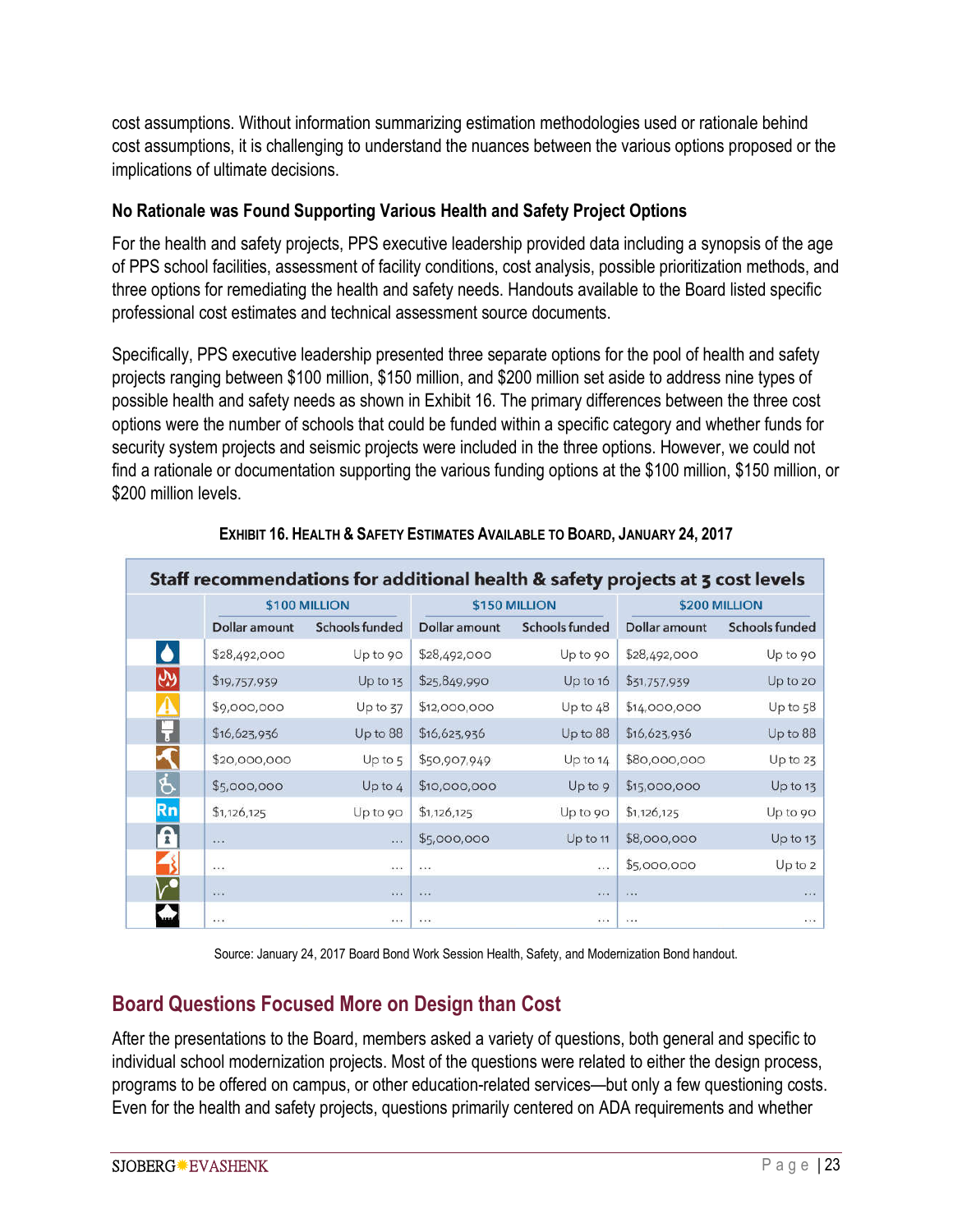project budgets for each of the health and safety categories were distributed equitably around the district. In terms of vetting the cost estimates presented, there were two primary questions—one related to the difference between construction costs and project costs and another related to how costs were allocated to FF&E. Additional Board interaction regarding the costs associated with the four different Bond options involved members stating preferences for the rebuild options as well as the inclusion of the Kellogg Middle School and a brief discussion on bond levy rates.

Also, at two Board meetings in January and February 2017, an external bond marketing consultant presented results from a survey of Multnomah County voters to determine the likelihood of passing a PPS Bond measure on the May 2017 ballot. Results indicated that the majority of voters would support both a \$750 million proposed bond as well as an \$850 million bond, but the latter could be a tougher sell. Questions asked by the Board included asking for details of voter willingness to approve a bond amount within the proposed \$750 to \$850 million range, whether alternatives between school rebuild or school modernization had an effect on voter preference, and what level of understanding voters had on how health and safety projects would be addressed within the school modernization projects.

## **Information Provided was Similar to Most Other Districts Reviewed**

While presentations made to the PPS Board did not describe the development of cost estimates, the material presented to the Board was not unlike the approaches used by other school districts we reviewed when they were developing similar capital construction bond programs.

For example, for the North Clackamas School District's \$433 million capital construction bond, staff presented three options to its board with cost assumptions and estimations only briefly discussed when the options were presented. Subsequent board meetings in that district focused on the projects included in each of the various bond options, public outreach efforts and levels of support for each option, and administrative efforts necessary to get the bond measure on the ballot—yet, like PPS's bond interactions, these presentations had limited focus on cost. Rather, the information presented was more focused on the higher-level design details of the bond packages as well as the feedback from public engagement efforts.

Similar information was also provided to the Board of Trustees for the Santa Clara Unified School District in California prior to its passage of a \$720 million school construction bond in 2018. Beginning in late 2017, staff presented the board with six bond scenarios; like PPS, the presentations did not appear to include a discussion of cost assumptions or methodology. Subsequent board discussions focused on the projects included in each of the various bond options, district debt capacity and effects on property taxes, and timing of placing the bond measure on the ballot. <sup>23</sup>

While it appears that information provided to the PPS Board was consistent with most other districts we reviewed, we believe additional data could be provided in the future such as comparisons of cost estimates with the current market and/or industry standards as well as performance at other districts, where applicable, to better communicate fiscal conditions, potential challenges, and impacts of decisions.

<sup>&</sup>lt;sup>23</sup> Results based on publicly available documents such as pre-bond communications, board materials, financial reports, and bond status reports.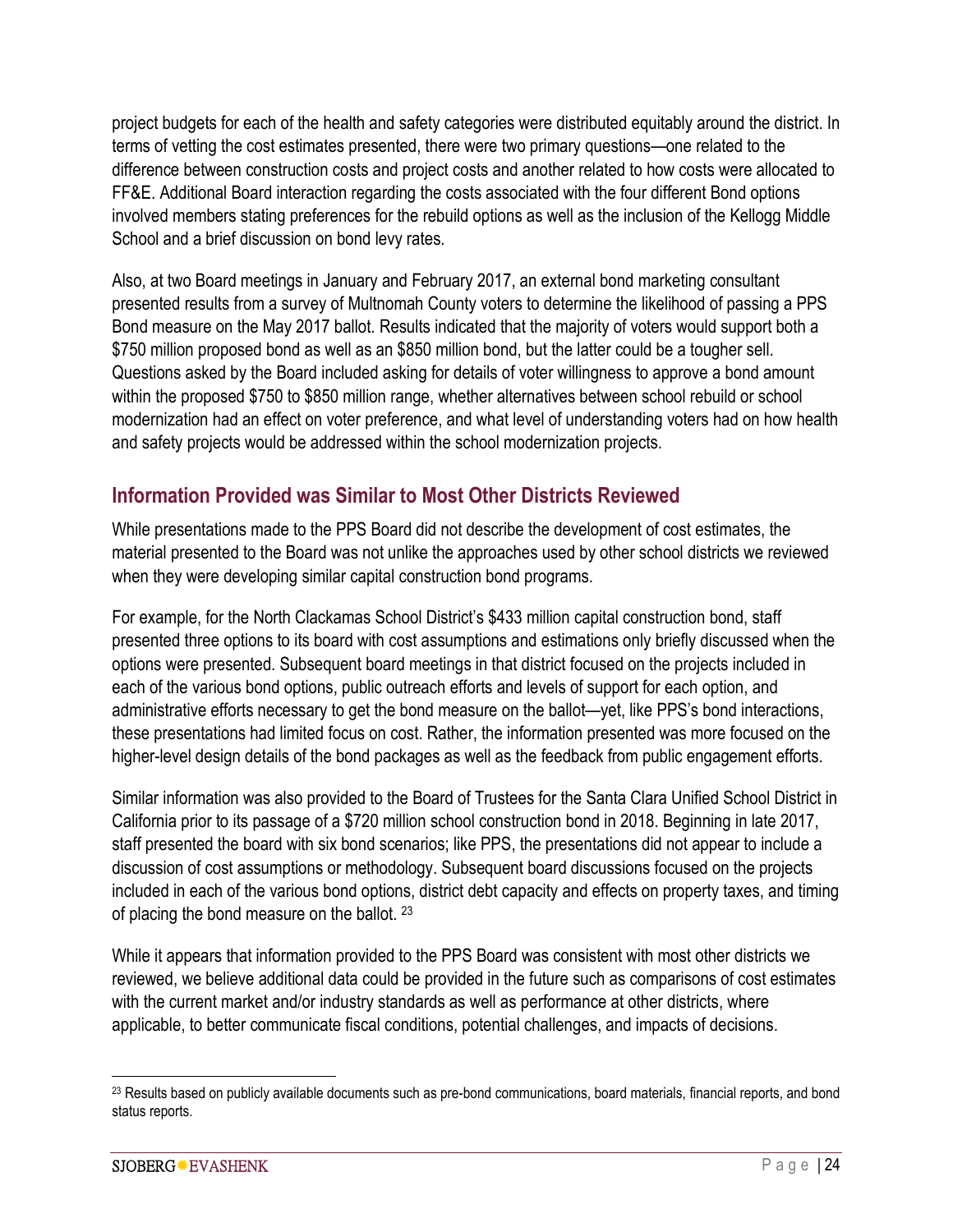## Section 3: Although Project Estimates Have Increased, PPS Has Been Working on Cost Containment

Estimates to complete the projects for the \$790 million 2017 Bond have grown by more than 26 percent to \$997 million based on December 2018 forecasts. For the capital school projects alone, estimated costs have increased from \$580 million at bond passage to \$797 million. With such a significant increase in less than two years since the 2017 Bond passed, delivering all projects proposed to voters within the \$790 million budget has been challenging.

However, there has been significant activity at Lincoln, Madison, and Benson High Schools as well as Kellogg Middle School with OSM operational staff evaluating master plans, refining designs, performing revised cost estimates and preparing for construction. Specifically, immediately after the 2017 Bond passed, OSM commissioned updates to master planning documents for all four schools with the intent to refine design concepts and better align cost estimates with current market conditions. According to current OSM executive leadership, practices have changed since the 2017 Bond budgets were developed in late 2016 and early 2017 and emphasis has been placed on formalizing cost estimation methodologies and developing realistic budgets. 24

In addition, while fluctuations in cost estimates are typical as projects advance through various stages of planning and design, OSM has initiated cost containment efforts that include revisiting design decisions through focused value engineering sessions and obtaining updated independent cost estimates. Nonetheless, bridging the budget gap may also require eliminating scopes or defer projects to future bond measures. In fact, the Benson High School project is now expected to be completed with the next bond.

## **Estimated Costs to Complete School Projects Have Increased Nearly 37 Percent Since the Bond Passed**

As projects advance through the various stages of their lifecycle and designs become more refined, estimates of project costs are updated to reflect current scopes and budgets. For the four schools, total capital project budgets were updated as part of typical project milestones such as master planning, schematic design, design development, and construction documents. Based on data as of December 2018 from OSM's e-Builder system, the school modernizations are now expected to cost \$797 million when completed—37 percent, or \$217 million more than the \$580 million estimated for the 2017 Bond as shown in Exhibit 17.

 <sup>24</sup> Assertions will be corroborated in future audits.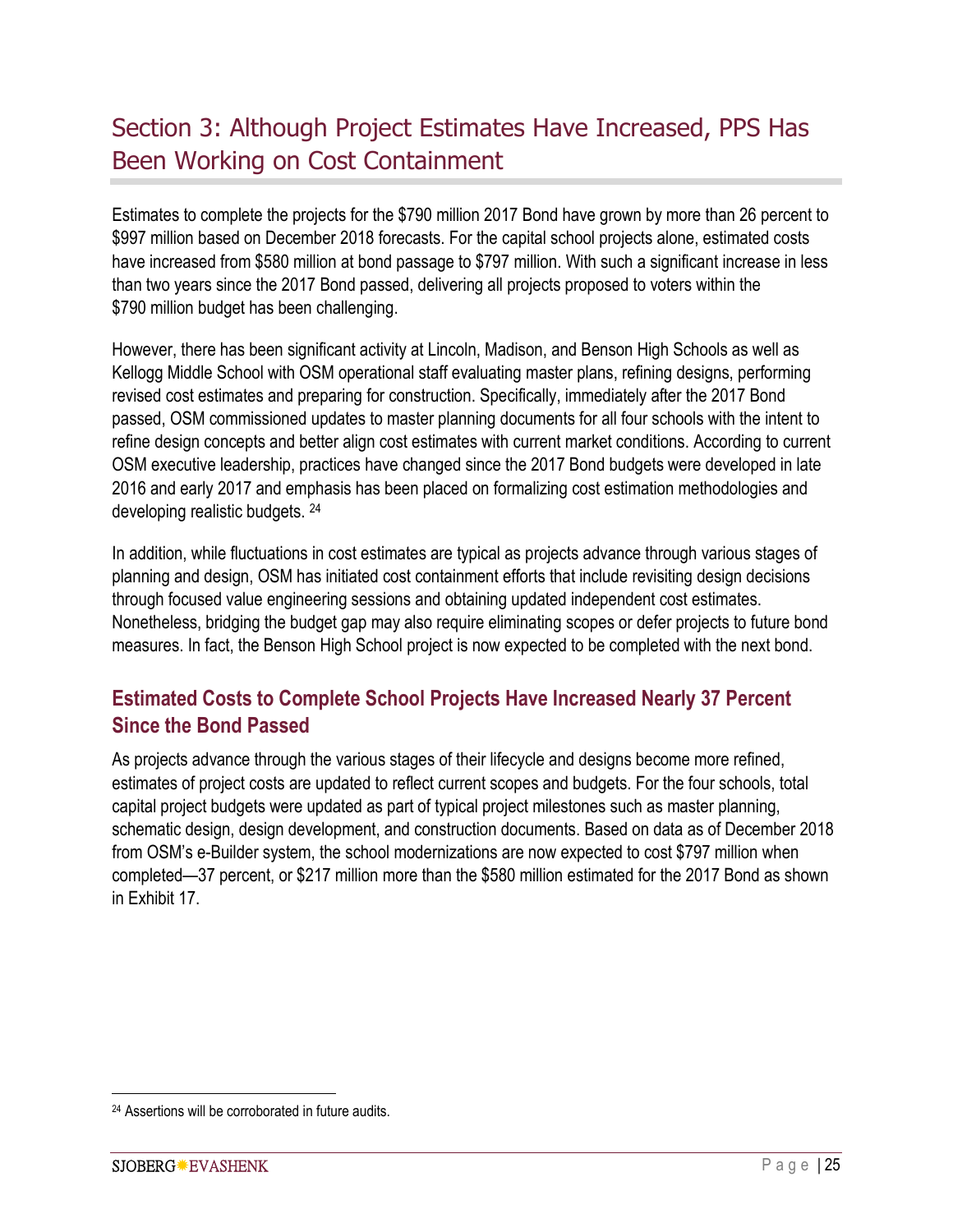

**EXHIBIT 17. 2017 BOND BUDGET VS. ESTIMATED COST AT COMPLETION, AS OF DECEMBER 31, 2018**

Source: Board Working Session Meeting Packet, January 24, 2017. Program Management Cost Report from OSM e-Builder system, with data as of December 31, 2018.

Because project pricing is closely tied to market conditions, market volatility and assumptions used to predict that volatility—such as escalation—can have a significant impact on cost estimates. As discussed in Section 1 of this report, former OSM executive leadership used escalation factors that were lower than market when developing the 2017 Bond budget, which could be a contributing factor for the variances between January 2017 and December 2018 estimated costs. Specifically, the revised estimates reflected escalation and contingency cost factors that were more considerate of market conditions. However, many additional factors such as scope additions, design modifications, schedule changes, shortage of skilled labor, availability and pricing of materials, or updates to education specifications (Ed Specs) could also affect increases in cost estimates.

Comprehensively identifying and reconciling reasons for the estimated cost increase is a significant effort that the audit could not undertake for this report. Such an endeavor would involve comparing assumptions used across various milestones and projects, reconciling line item amounts to subcontractor bids, reviewing detailed design specifications, and assessing the impact of unique design changes and other cost savings efforts on cost estimates that requires a level of site-specific knowledge and project familiarity that is beyond the scope of this phase of the audit. Yet, as warranted and practical, additional work and analyses may be conducted in this area as part of subsequent audits.

### **Fluctuations in Cost Estimates are Typical During Early Planning and Design**

Despite the various important discussions surrounding budget increases, cost estimates, and cost containment, it is not unusual for capital project cost estimates to increase or decrease as projects progress through the various project delivery stages as scopes and quantities become more refined and are adjusted to align with changing needs or available funding. Even when a project enters the construction phase, costs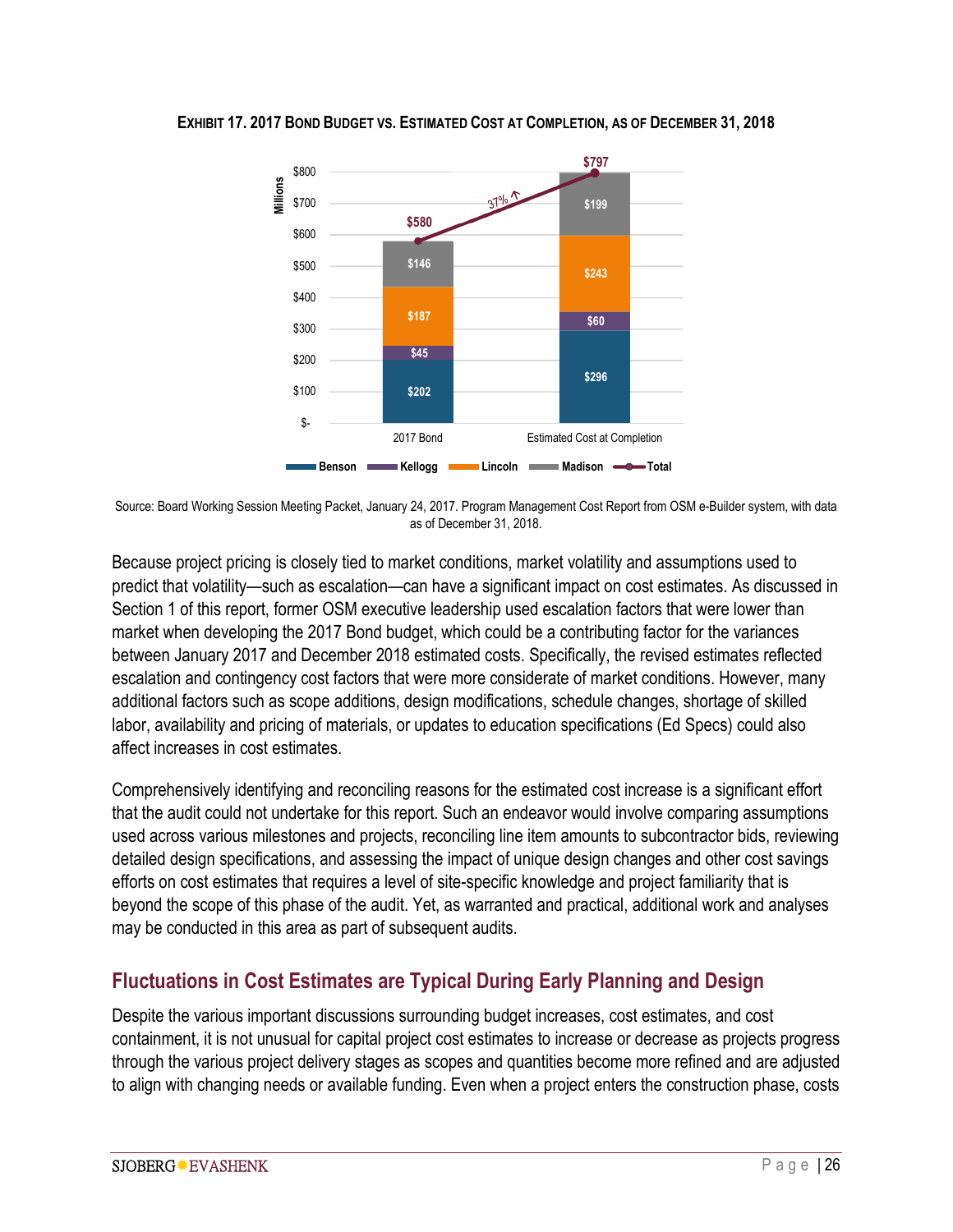could increase again due to higher construction bids or unforeseen conditions faced during actual construction—ultimately impacting the total project cost at completion.

For instance, the Kellogg Middle School capital project, which will be the first of the four schools to start construction in the fall of 2019, was estimated to cost \$45 million when the Bond passed in 2017, but latest OSM estimates identified the total cost to complete Kellogg at \$60 million as shown in Exhibit 18.



**EXHIBIT 18. KELLOGG MIDDLE SCHOOL EXAMPLE SHOWING TOTAL PROJECT COST ESTIMATES AT SELECT MILESTONES** 

Source: Kellogg updated Master Plan completed November 20, 2017; 90% Schematic Design completed April 12, 2018; Design Development completed July 16, 2018; 50% Construction Documents completed December 17, 2018; Estimated Cost at Completion per e-Builder as of December 31, 2018.

## **While Recent Cost Estimates were Higher than 2017 Bond, OSM is Working on Cost Containment**

With estimated costs to deliver the projects rising since the Bond passed in May 2017, OSM operational staff have been continually challenged to identify cost saving measures while still delivering the projects in accordance with PPS Ed Specs approved by the Board and the needs of the community. Since all of the projects were still in the early planning phase when the 2017 Bond passed, there has been opportunity for OSM to explore cost containment options through various value engineering efforts— a standard industrywide technique used to identify alternatives to control costs prior to completion of design and before the start of construction. 25

For instance, when the 90% Schematic Design for the Kellogg Middle School project identified a \$13 million difference between the design and construction budget, an external architect worked with OSM operational staff to explore options to bridge the gap. <sup>26</sup> Ideas generated included substituting grass for a synthetic turf system to reduce costs by \$412,000 and reconfiguring the school as a 3-story building instead of a 4-story structure by reducing certain programs for a savings of approximately \$1.5 million. These and other similar

 <sup>25</sup> The CMAA states that value engineering is used for the purpose of optimizing value in project designs. It is best completed during the initial preliminary design stage.

<sup>26</sup> Kellogg 90% Schematic Design Document, April 2018.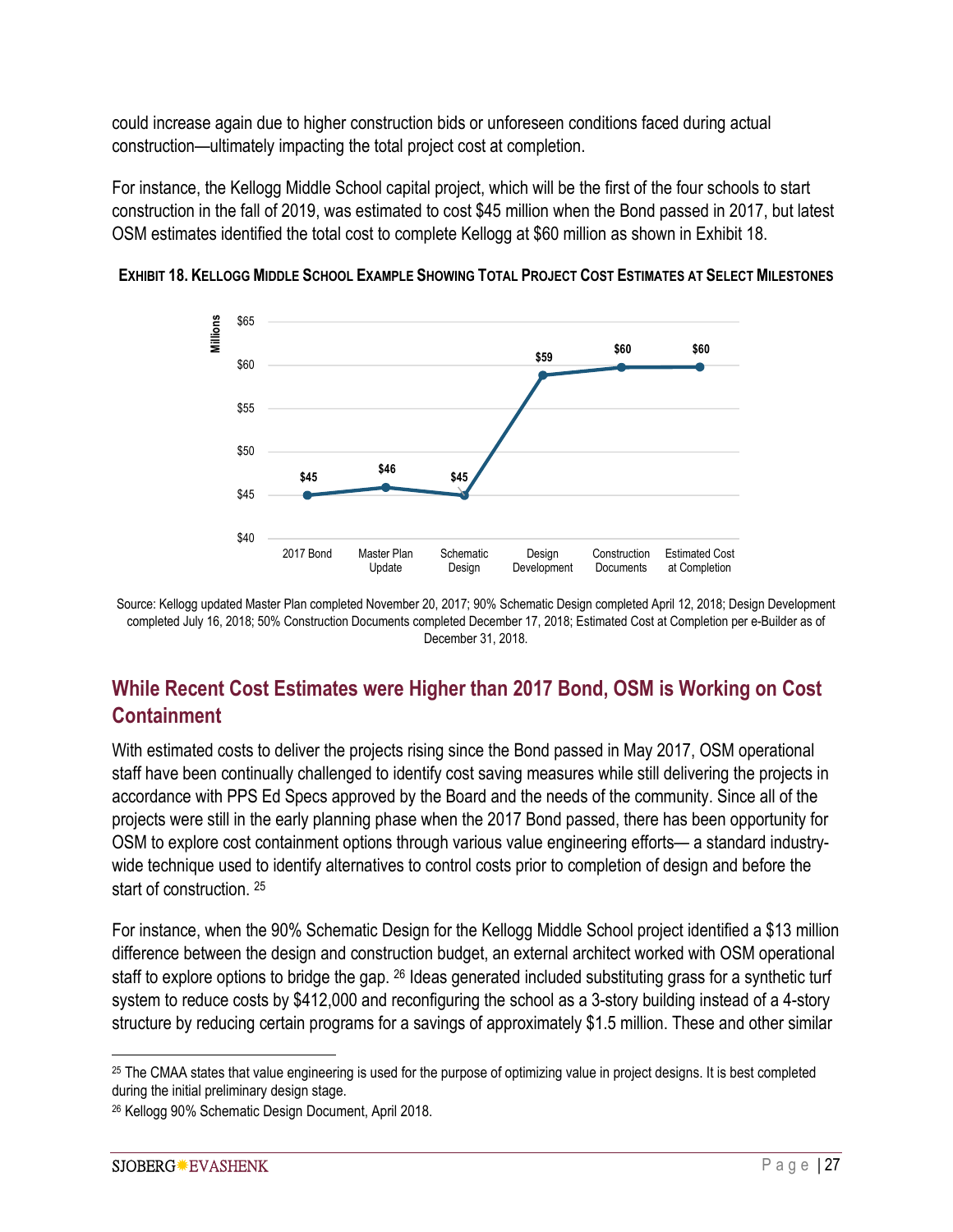considerations for the Kellogg Middle School designs eventually narrowed the gap between the budget and cost estimate from \$13 million to \$824,000.

Also in-line with leading practices, OSM held a value engineering workshop in December 2018 for the Lincoln High School project that identified \$29.5 million in cost saving opportunities. Building upon the success of the Lincoln High School value engineering workshop, OSM intends to go forward with value engineering efforts with the next one scheduled in May 2019 for the Benson High School project.

In addition, as of December 31, 2018, only \$50.8 million of the \$790 million Bond has been spent or committed for the four schools as shown in Exhibit 19. With that in mind, there is still time for PPS oversight bodies, OSM, and stakeholders to collaboratively work together towards delivering modern facilities that address the needs of the District's educational goals within the budgetary constraints set by the 2017 Bond—or determine that some 2017 Bond projects may have to be delayed and delivered as part of subsequent bond cycles or reduced scopes may have to be considered. In fact, the completion of the Benson High School project has already been deferred to the next bond due to the projected funding shortfall.

|         | <b>Status as of December 2018</b> | <b>Actual Expenses</b><br>through<br>December 2018 |              | <b>Commitments</b><br>(Encumbrances) as<br>of December 2018 |
|---------|-----------------------------------|----------------------------------------------------|--------------|-------------------------------------------------------------|
| Kellogg | 50% Construction Documents        | \$<br>4,316,952                                    | \$           | 6,262,444                                                   |
| Madison | 100% Design Development           | \$<br>6,625,849                                    | \$           | 14,234,869                                                  |
| Benson  | Master Planning                   | \$<br>519,380                                      | \$           | 3,585,596                                                   |
| Lincoln | 75% Schematic Design              | \$<br>2,368,891                                    | \$           | 12,845,908                                                  |
|         | Total                             | \$13,831,072                                       |              | \$36,928,817                                                |
|         |                                   |                                                    | \$50,759,889 |                                                             |

**EXHIBIT 19. BUDGET TO ACTUALS AND ESTIMATED COST AT COMPLETION, AS OF DECEMBER 31, 2018**

Source: OSM e-Builder 'Cost Summary - Budget vs. Commit vs. Actuals Paid' Report; OSM e-Builder "Project Management Cost Report – by program".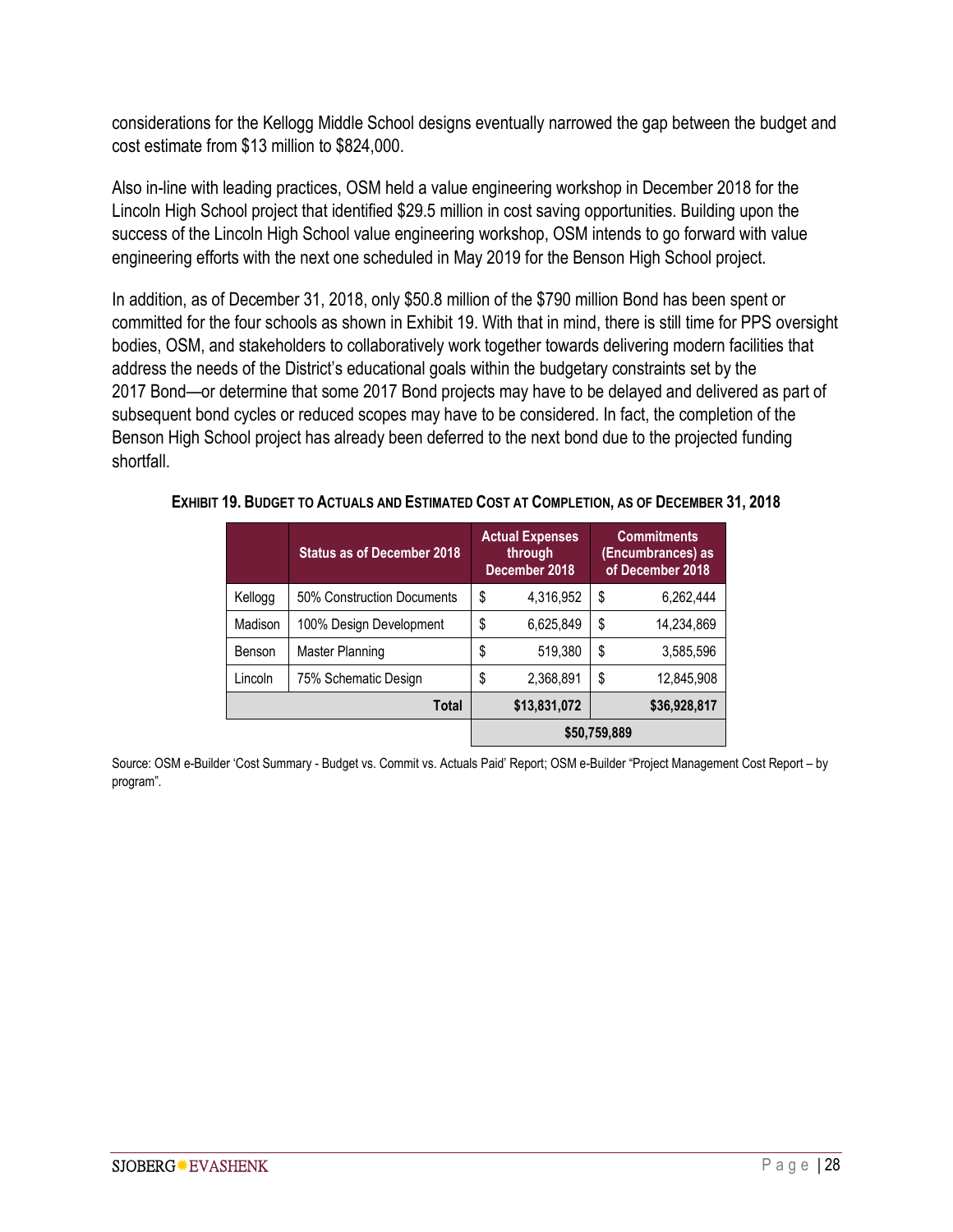## Section 4: Conclusions and Recommendations

During the audit, we primarily focused on PPS and OSM activities in late 2016 and early 2017 leading up to the Bond passage. Given that the scope of this audit was limited to assessing the development of cost estimates for the \$790 million Bond, conclusions drawn and areas suggested for PPS and OSM consideration were based on currently available data and practices in place for that time period. While we found that initial cost estimates used to develop the 2017 Bond were generally supported by professional estimates and followed a consistent process, final cost estimate figures presented to the Board for bond approval were lower than market conditions at that time and could not be replicated due to lack of a formal, documented methodology.

However, current OSM executive leadership has asserted that many protocols have changed since that time and practices recommended from this audit are now in place. These subsequent changes and revised practices will be verified as part of the next audit phase or future annual Bond performance audits.

## **Recommendations**

While OSM operational staff stressed the importance of a bond cost estimation methodology that is understandable and traceable to underlying assumptions and records, the cost data presented to the PPS Board for approval of the 2017 Bond lacked data to allow for a replication of the figures used by OSM executive leadership. To better align cost estimates with prevailing market conditions and industry leading practices, OSM should have developed a formal cost estimation methodology for use on all projects, documented deviations from standard practice, and established a central location to retain all final cost estimates including any supporting documentation used to develop each estimate. However, current OSM executive leadership stated that it now ensures its project estimates use factors that align with market conditions and better documents results of cost decisions. Since we have not yet had an opportunity to verify current practices, we recommend that, on a go-forward basis, OSM should begin or continue to:

- 1. Develop and consistently apply a formal cost estimation methodology across projects regardless if developed in-house or by external consultants, including documentation of the reasons for any deviations from the established methodology.
- 2. Compare and analyze cost estimate assumptions and factors with historic practices and other comparable bonds or districts to determine whether adjustments to estimation methodology seem warranted.
- 3. Establish a central location to retain final estimates at each project phase (master planning, schematic design, design document, construction document), including any supporting documentation used to develop each estimate.

In addition, more comprehensive data could have been provided to the Board when discussing cost estimates such as comparisons of estimates with market and/or industry standards as well as performance at other districts, where applicable, to better communicate fiscal conditions, potential challenges, and impacts of decisions. Thus, to enhance transparency and Board knowledge, OSM should: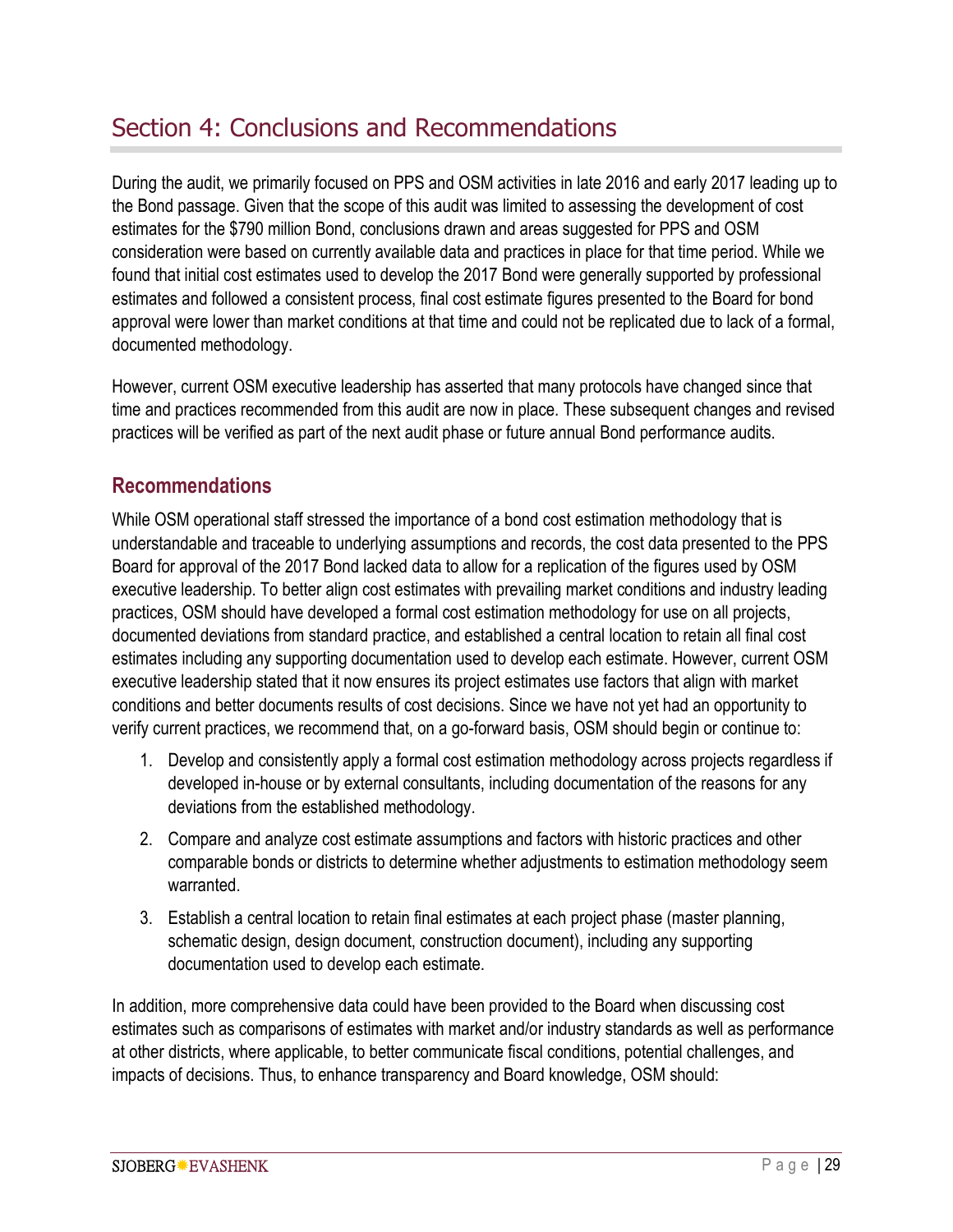- 4. Discuss comparison of cost estimation methodology used with past PPS experiences, current market conditions, and estimates developed by peer districts when presenting cost estimates to the Board and public stakeholders.
- 5. Categorize the reasons for variances in project costs, and aggregate those changes to the program-level to provide information on why costs varied from original bond, as well as report this information to the Board and public stakeholders.

Finally, in light of the increased scrutiny PPS is experiencing with its cost estimates, OSM should identify key cost drivers and closely monitor trends that could impact funding available for PPS bond projects. Trends with increased program financial risk should be captured, analyzed, and presented to the Board and general public along with scenarios to mitigate risks or options to minimize negative impacts resulting from cost estimates coming in higher than expected. Following are some recommended actions for considerations to assist OSM in responding to changing construction market conditions and strengthen transparency and accountability. Specifically, OSM should:

- 6. Conduct an analysis to determine to what degree various factors, especially scope changes and changes in construction costs, caused an increase in construction costs for the 2017 Bond projects. This could include comparing assumptions used across various project milestone reports and/or reconciling line items amounts to subcontractor bids.
- 7. Analyze results of variances to make adjustments to future estimation models and methodology as well as to analyze whether changes are needed in the delivery of projects to ensure stronger cost containment.
- 8. Ensure project milestone reports use consistent data across all projects and clearly identify deviations.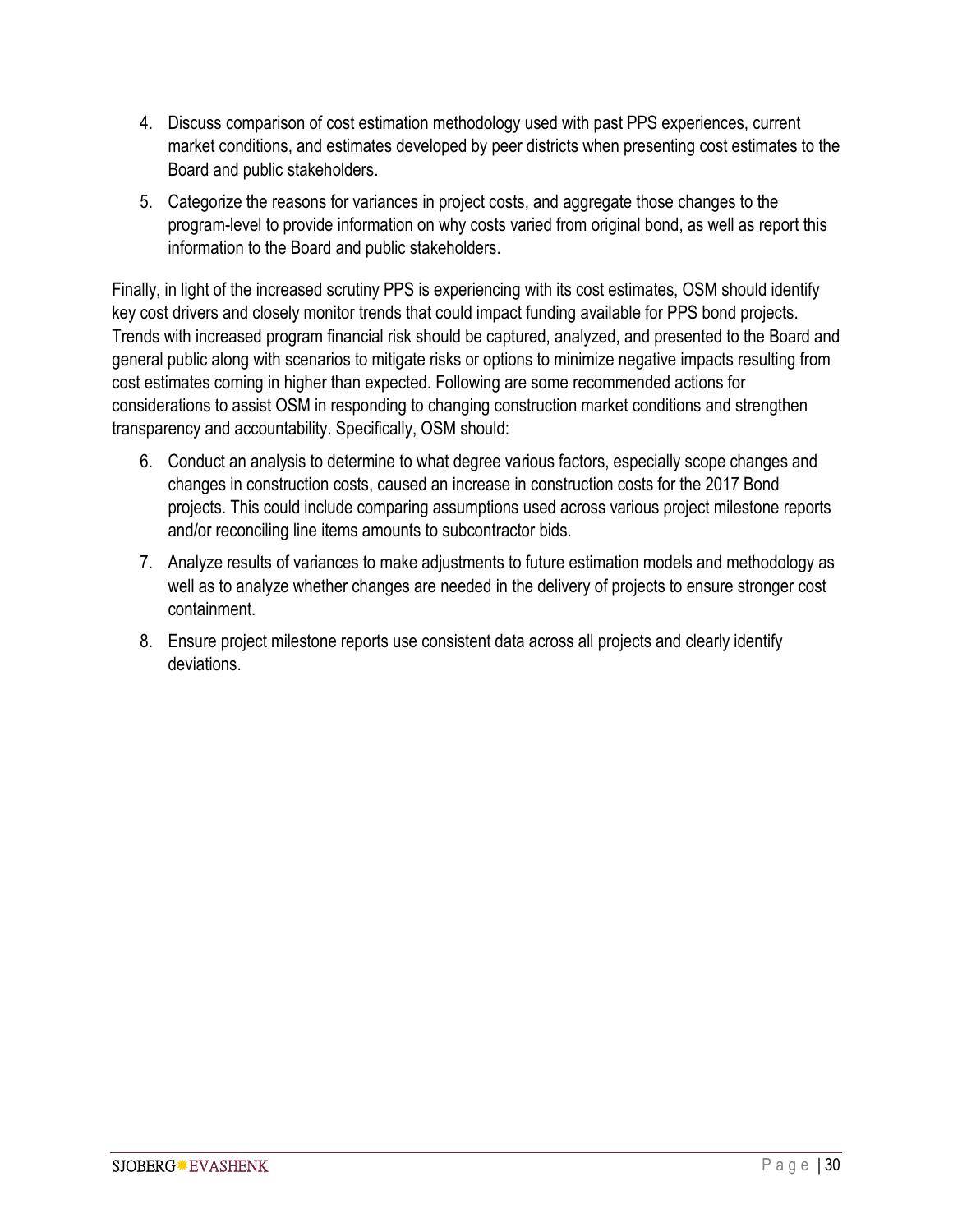## Appendix A: Auditee Response

|          | <b>PORTLAND PUBLIC SCHOOLS</b><br>501 North Dixon Street / Portland, OR 97227<br>Telephone: (503) 916-2222/ Fax: (503) 916-3253<br>Mailing Address: P. O. Box 3107 / 97208-3107 |
|----------|---------------------------------------------------------------------------------------------------------------------------------------------------------------------------------|
| Date:    | April 4, 2019                                                                                                                                                                   |
| To:      | Cathy Brady, Principal<br>Sjoberg, Evashenk & Associate                                                                                                                         |
| From:    | Dan Jung, Chief Operating Officer                                                                                                                                               |
| Subject: | Performance Audit - Fiscal year 2018/2019<br>Phase I Report<br><b>Staff Response</b>                                                                                            |

Portland Public Schools (PPS) and the Office of School Modernization (OSM) have received and reviewed Sjoberg, Evashenk and Associates (SEC) 2018/2019 March 2019 Audit Report titled "Performance Audit-Fiscal Year 2018/2019, Phase I Report: Bond Cost Estimates" (the Report). PPS appreciates the significant amount of data and documentation SEC reviewed in a short period of time to produce the Report. PPS also appreciates the thoroughness of the Report, the thoughtful conclusions and recommendations and the professionalism of the SEC staff.

As noted in the Report, PPS has already concluded and addressed many of the recommendations provided. PPS has prepared short responses to each of the recommendations.

SEC Recommendation #1: Develop a formal cost estimation methodology and apply consistently across projects regardless if developed in-house or by external consulates, including documentation of the reasons for any deviations from the established methodology.

PPS Response: PPS agrees with this recommendation. As evidenced in the materials that are routinely provided to the Board of Education for master planning and other project updates, OSM utilizes has a consistent methodology for conveying detailed project cost information. The approach includes providing a summary breakdown of the detailed cost estimate generated by a professional construction cost estimator, plus all additional costs (with noted assumptions for each item) that sum the project total. OSM provides this level of detail on all modernization and new construction projects to convey a high level of transparency and provide rationale behind the noted assumptions. Examples of this methodology and format can be seen in the master plans brought forward to the Board of Education for Kellogg, Madison, Lincoln and Benson. This same level of detail will be employed on future bond planning efforts.

SEC Recommendation #2: Compare and analyze cost estimate assumptions and factors with historic practices and other comparable bonds or districts to determine whether adjustments to estimation methodology seem warranted.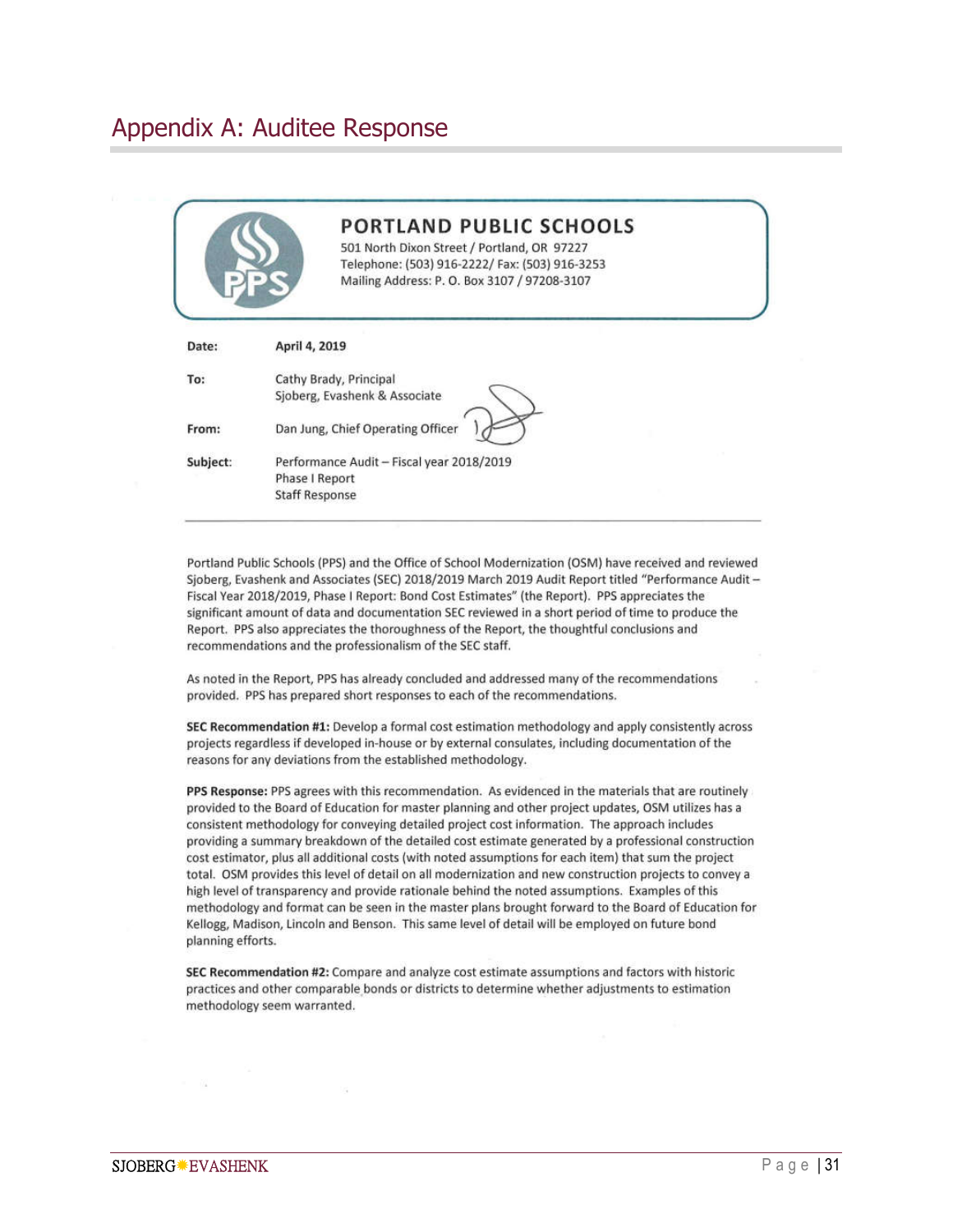PPS Response: PPS agrees with this recommendation. As noted on page 29 of the Report, OSM operational staff stressed the importance of a bond cost estimation methodology that is understandable and traceable to underlying assumptions and records. OSM staff understands the value of providing cost data that is founded in professional support, reviewed and vetted prior to being developed into a recommendation. Future bond planning efforts will include professionally developed cost estimates and robust review of all cost assumptions.

SEC Recommendation #3: Establish a central location to retain final estimates at each project phase (master planning, schematic design, design document, construction document), including any supporting documentation used to develop each estimate.

PPS Response: PPS agrees with this recommendation. Currently OSM utilizes a "design phase approval" process that captures specific detailed project data at the end of each design phase including the current building plans (floor plans, elevations, etc), cost estimates, available contingency, current schedule status, stakeholder engagement plans, etc. All of this information is reviewed and stored electronically in OSM's project management software system for future use and reference. All 2017 bond modernization projects have, or will, complete a design phase approval at the end of each design phase including master planning, schematic design, design development, and construction documents.

SEC Recommendation #4: Discuss comparison of cost estimation methodology used with past PPS experiences, current market conditions, and estimates developed by peer districts when presenting cost estimates to the Board and public stakeholders.

PPS Response: PPS agrees with this recommendation. Similar to Recommendation #2, OSM understands the value of developing informed and vetted cost data. Future bond planning efforts will include robust review of all cost assumptions and comparisons to other relevant and comparable projects and programs.

SEC Recommendation #5: Categorize the reasons for variances in project costs, and aggregate those changes to the program-level to provide information on why costs varied from original bond, as well as report this information to the Board and public stakeholders.

PPS Response: PPS agrees with this recommendation. In November 2018 OSM prepared two documents for the Bond Accountability Committee's review. One document compared PPS project costs to other relevant K-12 projects nationally; the second document provided a detailed cost breakdown of Madison and Lincoln, broken down by individual Construction Specification Institute (CSI) division and compared each division of work to recently PPS projects: Roosevelt, Franklin and Grant. Additionally, OSM staff highlighted individual cost variances between the projects and provided a division by division analysis of the costs and provided reasons for the variances. In an effort to provide additional outside review of PPS project costs, in January 2019 OSM hired professional construction cost estimating firm, Rider Levell Bucknall, to compare current PPS project costs to other relevant K-12 projects.

SEC Recommendation #6: Conduct an analysis to determine to what degree various factors, especially scope changes and changes in construction costs, caused an increase in construction costs for the 2017 Bond projects. This could include comparing assumptions used across various project milestone reports and/or reconciling line items amounts to subcontractor bids.